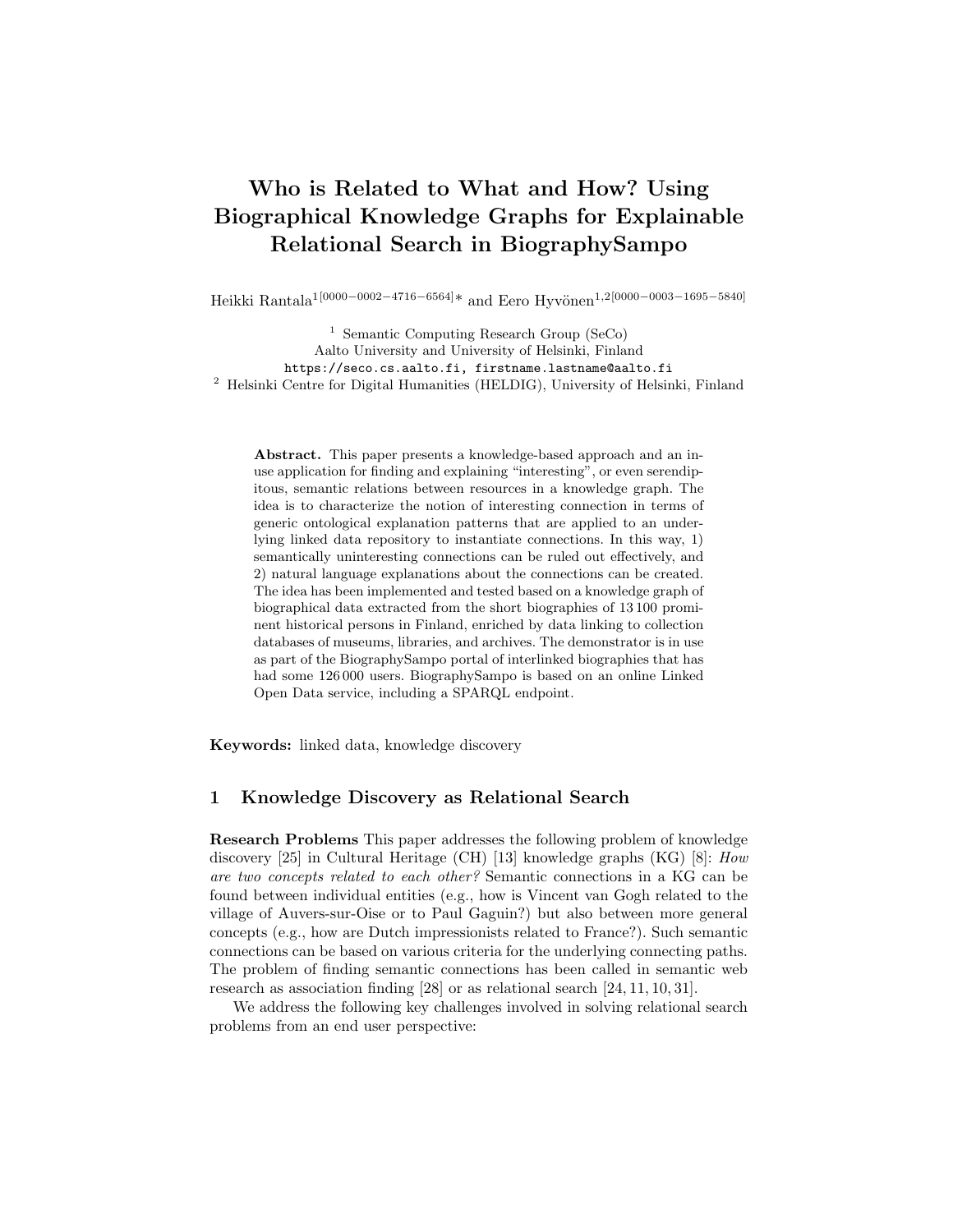- 2 Heikki Rantala\* and Eero Hyvönen
- 1. How to disambiguate "interesting" [29] or even "serendipitous" [20] semantic connections from non-interesting ones. Concepts in a KG are related to each other in many ways, but only few of them are of interest to the user. For example, that van Gogh and Gauguin are instances of the class owl:Class is not interesting. Serendipitous knowledge discovery has been coined as one of the grand promises of the Semantic Web in Digital Humanities [15].
- 2. How to explain a semantic connection to the end user? Finding out an interesting connection is not enough (cf. the examples above) if the system cannot explain to the end user why the connection could be interesting. This problem is addressed, eg., in the field of explainable AI [7, 22]. In our approach we precalculate connections between two entities, in our example people and places, based on predefined forms that represent connection types that are deemed interesting using SPARQL CONSTRUCT queries. These predefined connections, and their explanations can then be explored using faceted search, based on hierarchical ontologies that represent the properties of the entities. This allows for finding serendipitous connections between single entities through an exploratory process, but also importantly finding connections between larger groups of entities.
- 3. How to formulate the query and query results when searching for connections.

Given the richness of possible semantic connections, solving relational search problems can be seen as an instance of computational creativity [4], an example of the subtype "exploratory creativity", where creativity refers to search within a predefined search space under given constraints for the solutions.

Related Works In relational search the query consists of two or more resources, and the task is to find semantic relations between them. The approaches [5] differ in terms of the query formulation, underlying KG, methods for finding connections, and representation of the results. In [28] the idea of searching relations is applied for association finding in national security domain. Culture-Sampo<sup>4</sup> [14, 26] contains an application where connections between two persons were searched using a breadth-first algorithm, and the result was a list of chains of arcs (such as *student-of, patron-of, etc.)*, connecting the persons. In RelFinder<sup>5</sup> [23, 24, 11, 10] the user selects two or more resources, and the result is a minimal visualized graph showing how the query resources are related with each other. In WiSP [31], several paths with a relevance measure between two resources in the WikiData KG<sup>6</sup> can be found, based on different weighed shortest path algorithms. The query results are graph paths that can be ranked based on how familiar the elements related to the information are to the user [1]. Some applications, e.g., RelFinder and Explass [6], allow filtering relations between two entities with facets. A main challenge in these systems is how to select and

<sup>3</sup> Serendipity means 'happy accident' or 'pleasant surprise', even 'fortunate mistake'. According to the Merriam-Webster dictionaryserendipity is "the faculty or phenomenon of finding valuable or agreeable things not sought for".

 $^4$ http://www.kulttuurisampo.fi

 $5 \text{ http://www.visualdataweb.org/refinder.php}$ 

 $^6$ http://wikidata.org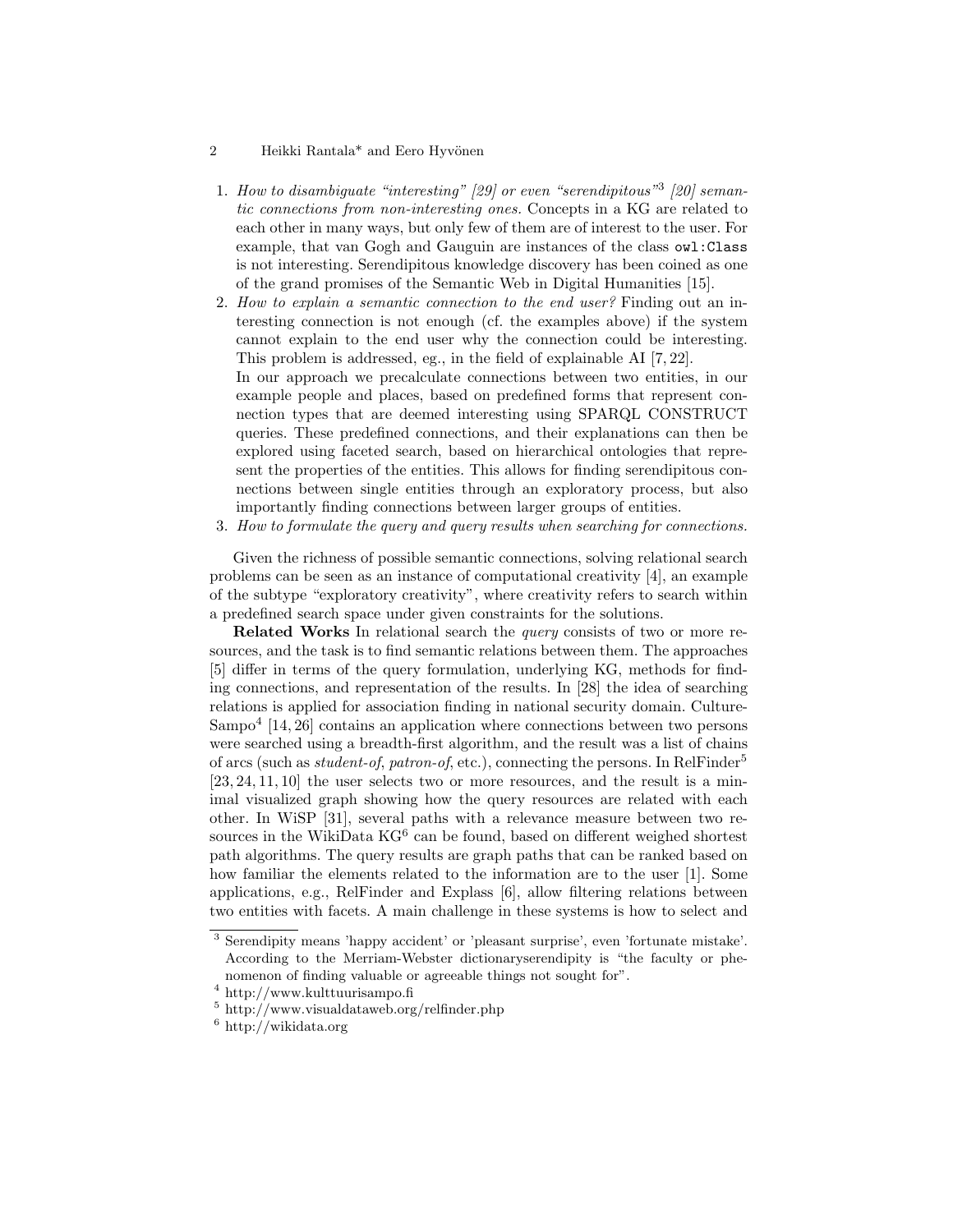rank the interesting paths. This problem can be approached by focusing only on "simple paths" that do not repeat nodes, on only restricted node and arc types in the graph (e.g., social connections between persons), and by assuming that shorter, possibly weighted paths are more interesting than longer ones. For weighting paths, measures such as page rank of nodes and commonness of arcs, can be used. Ranking relations is discussed, e.g., in [5, 2].

In [3] two algorithms and a tool RECAP are presented for explaining connections: E4D based on explaining individual paths between given resources in a knowledge graph, and E4S where additional schema information and a target predicate are used for focusing on more interesting explanations. In contrast to these, our method is not based on the schema but on additional domain knowledge patters of interestingness, that are used both for finding the connecting paths in the first place, and for explaining them. Explanations have been studied also in the context of recommender systems [12].

Paper Outline This paper presents and applies a knowledge-based approach to the research problems above and, in particular, presents the in-use application FACETED RELATOR where the method has been tested and evaluated as part of the larger application "BiographySampo – Finnish Biographies on the Semantic Web"<sup>7</sup> [16, 30] that has had 126 000 users on the Web. This paper extends and complements our earlier papers [17, 18] by presenting a more technical and end user centric account of the application as well as first evaluation results.

In the following, our novel knowledge-based approach to relational search and its implementation are first presented (Section 2). After this, using the application is explained and evaluation results are presented (Section 3). In conclusion, lessons learned are discussed and further research suggested.

## 2 Finding Semantic Relations

Knowledge-based Method The graph-based methods above make use of generic graph traversal algorithms that are application domain agnostic. In contrast, this paper suggests a knowledge-based approach where the problem of relational search is reduced into a search problem on explained connections in a simpler search space that is transformed from the original KG using knowledgebased SPARQL CONSTRUCT query rules. The re-formulated search problem is then solved effectively as a faceted search problem [18] re-using a ready-to-use tool [21] for the purpose. In this way 1) non-sense connections between the query resources can be ruled out effectively by the knowledge-based rules, and 2) the explanation patterns can be used for creating natural language explanations for the connections. The price to be paid is the need for crafting the transformation rules and their explanation patterns manually, based on application domain knowledge, as customary in knowledge-based system.

In the following, the original datasets used in the transformation are first presented. After this the data model of the final application is explained, and

<sup>7</sup> Project: https://seco.cs.aalto.fi/projects/biografiasampo/; portal: https://biografiasampo.fi/, online since 2018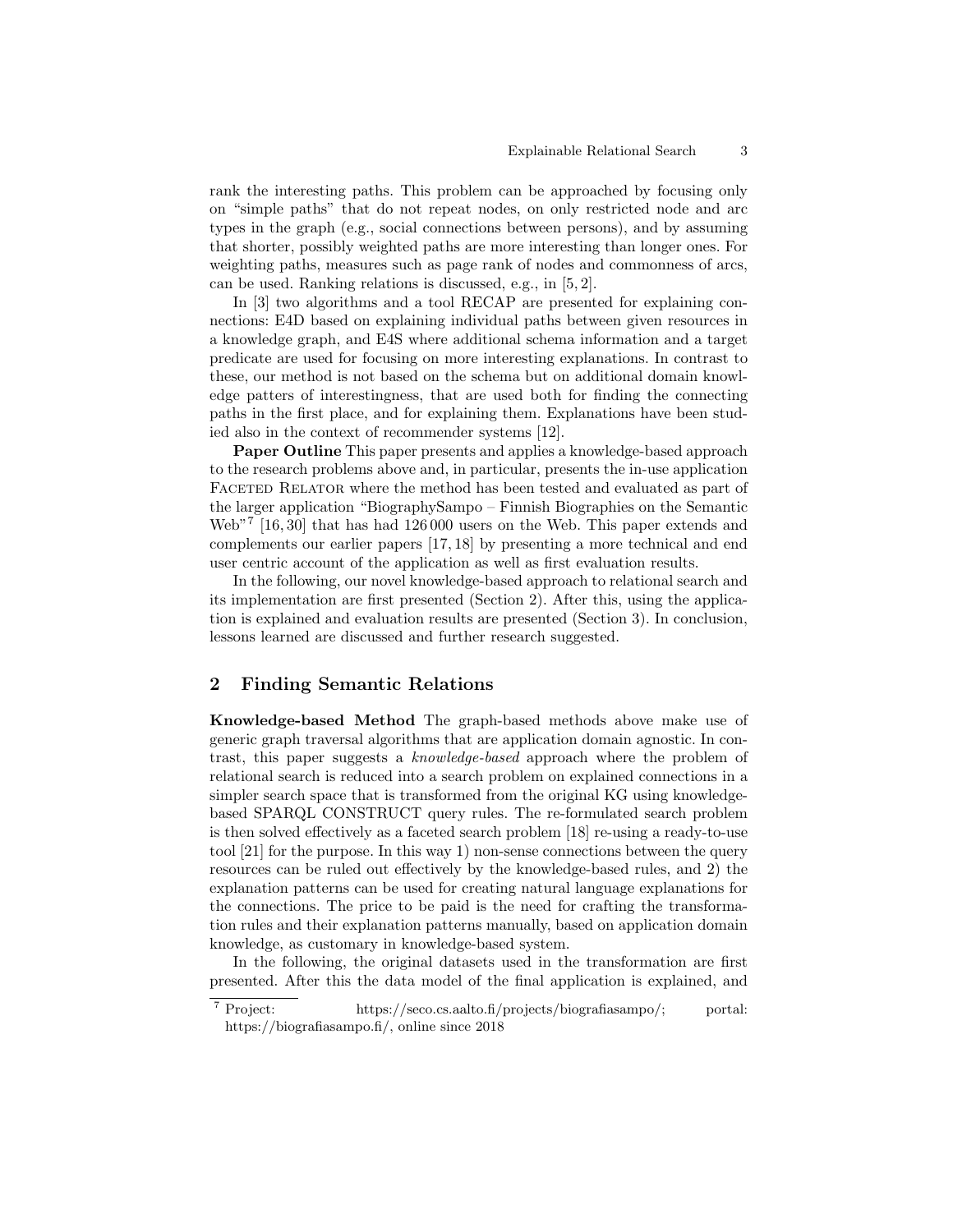#### 4 Heikki Rantala<sup>\*</sup> and Eero Hyvönen

how the data transformation into it was done. Finally the LOD service underlying the in-use systems is discussed.

Datasets The knowledge graph underlying our system system was created using the following interlinked datasets of BiographySampo:

- 1. The biographical data of BiographySampo based on 13 144 Finnish biographies in Bio CRM form [32] including, e.g., 51 937 family relations, 4953 places, 3101 occupational titles, and 2938 organizations.
- 2. HISTO ontology<sup>8</sup> of Finnish history including more than thousand historical events with related people, places, and times.
- 3. The Fennica National Bibliography<sup>9</sup>, a LOD database of Finnish publications since 1488.
- 4. BookSampo<sup>10</sup> linked data covering virtually all Finnish fiction literature, maintained by the Finnish Public Libraries.
- 5. The Finnish National Gallery collections dataset<sup>11</sup> described using Dublin Core, JSON, and XML formats that was transformed into RDF.
- 6. The collected works of the J. V. Snellman<sup>12</sup>, the national philosopher of Finland, with, e.g., 1500 letters.

Datamodel The key class in the new search space is Relation with the core properties listed in Table 1. The key elements there are a set of properties that explicate the resources that are connected and a literal natural language expression that explains the connection in a human readable form. In the application, we decided to search for relations between people and places and therefore used the person and place ontologies of BiographySampo as the basis of facet ontologies. The occupation ontology and place hierarchy of Biographysampo were used to allow faceted search based on properties of the entities. In addition, a new facet ontology of relation types was created.

Table 1. Metadata schema for semantic connections (class Connection) with explanations (prefLabel)

| Element URL     | C | Range          | Meaning of the value                                                 |  |
|-----------------|---|----------------|----------------------------------------------------------------------|--|
| skos: prefLabel |   |                | xsd:string Human readable explanation                                |  |
| :relationType   |   |                | :Relation Type of the relation                                       |  |
| :personSubject  |   | :Person        | Subject of the relation (person)                                     |  |
| :placeObject    |   | :Place         | Object of the relation (place)                                       |  |
| :date           |   | $0.1$ xsd:date | Time associated with the relation                                    |  |
| :source         |   | 1.n URI        | Resource that is the source of the relation, such as an Event        |  |
| :sourceName     |   |                | xsd:string Human readable description of the source for the relation |  |

<sup>8</sup> https://seco.cs.aalto.fi/ontologies/histo/

- $11 \text{ https://www.kansallisgalleria.fi/en/avoin-data/}$
- $12 \text{ http://snellman.kootutteokset.fi/}$

<sup>&</sup>lt;sup>9</sup> https://www.kansalliskirjasto.fi/en/services/conversion-and-transmission-servicesof-metadata/open-data

<sup>10</sup> https://www.ldf.fi/dataset/kirjasampo/index.html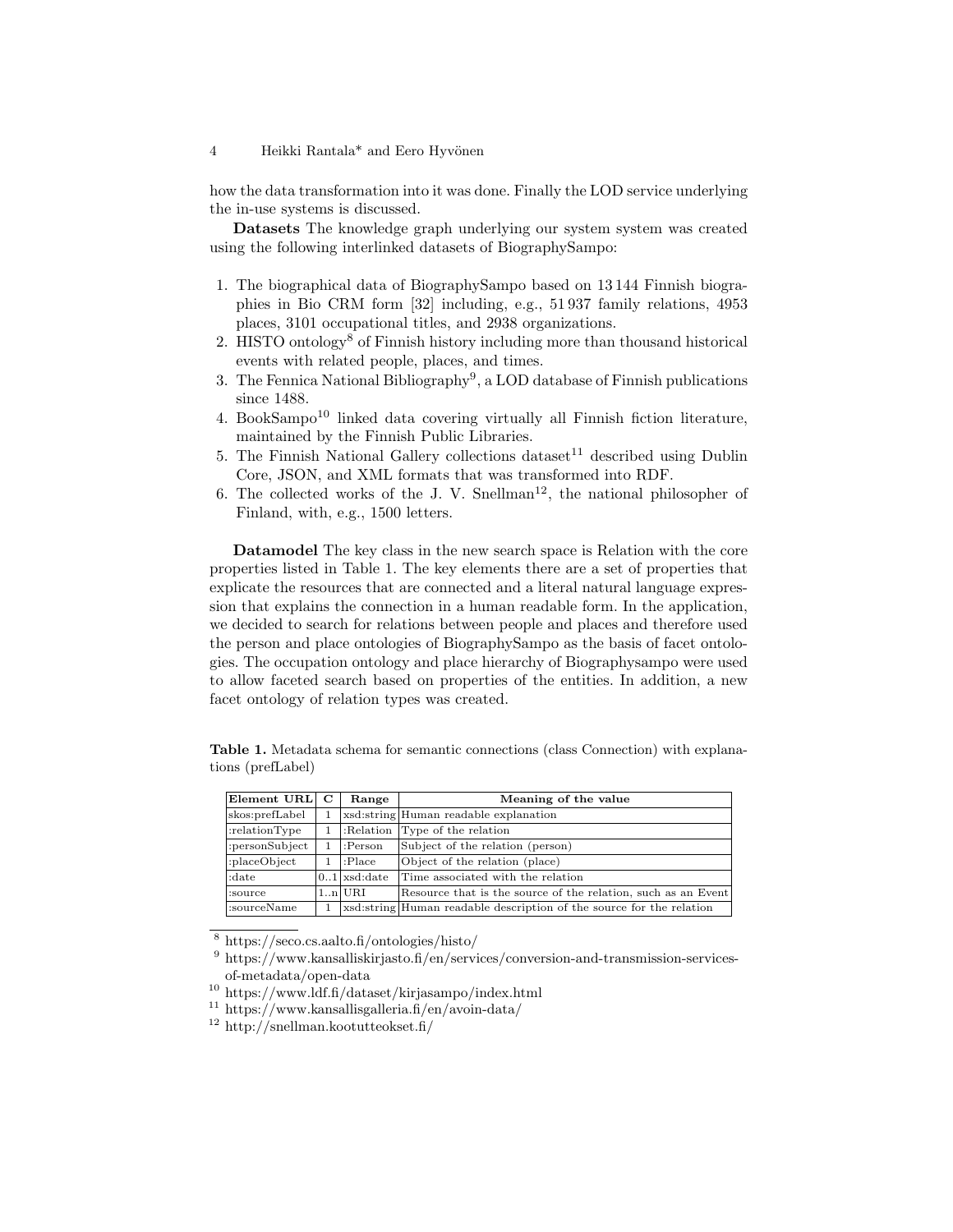For example, the following illustrative example of a tertiary relation  $\lt$  $X, Y, Z >$  in RDF Turtle notation<sup>13</sup> connects the person Leonardo\_da\_Vince to the place Vince and the time 1452 based on the explanation "Person  $X$  was born in place Y in  $Z$ ". The instance :c123 is an individual of the connection type (class) :BirthConnection for birth connections that defines the generic explanation pattern for its instances using the property rdfs:label:

```
:c123 a :BirthConnection;
  :explanation "Leonardo da Vinci was born in Vince in 1452";
  :place :vince;
  :time 1452;
  :person :Leonardo_da_Vince .
```
:BirthConnection rdfs:label "Person X was born in place Y in time Z" .

Data Transformation The graph transformations into the data model above were performed using  $SPARCL<sup>14</sup>$  CONSTRUCT queries. The queries transformed (part of) the BiographySampo KG into a new KG of connection instances.

The focus in our demonstrator is on finding relations describing connections between people and places in Finnish cultural history. The relation instances listed in Table 2 were created using the SPARQL CONSTRUCT queries whose application to the data generated connection instances with related natural language explanations. For example, the following query can be used to create connections between people and their death places and times:

```
# Namespace definitions
```

```
BASE <http://ldf.fi/relse/> # Namespace for connection instances
```

```
PREFIX xsd: <http://www.w3.org/2001/XMLSchema#>
PREFIX skos: <http://www.w3.org/2004/02/skos/core#>
PREFIX skosxl: <http://www.w3.org/2008/05/skos-xl#>
PREFIX foaf: <http://xmlns.com/foaf/0.1/>
PREFIX crm: <http://www.cidoc-crm.org/cidoc-crm/>
PREFIX gvp: <http://vocab.getty.edu/ontology#>
PREFIX schema: <http://schema.org/>
PREFIX rel: <http://ldf.fi/relse/>
PREFIX nbf: <http://ldf.fi/nbf/>
# Template for constructing connection instances
CONSTRUCT {
    ?uri a rel:Relation ;
       rel:relationType rel:deathPlace ;
       rel:personSubject ?person ;
       rel:placeObject ?place ;
       rel:date ?deathtime ;
        rel:source ?death ;
       rel:sourceName "Tapahtuma Semanttisessa kansallisbiografiassa" ;
        skos:prefLabel ?description .
}
# Matching the variables for constructing the connections above
```
WHERE { # Person

<sup>?</sup>death crm:P100\_was\_death\_of/^foaf:focus ?person . ?person skosxl:prefLabel/schema:familyName ?familyName .

<sup>13</sup> https://www.w3.org/TR/turtle/

<sup>14</sup> https://www.w3.org/TR/sparql11-overview/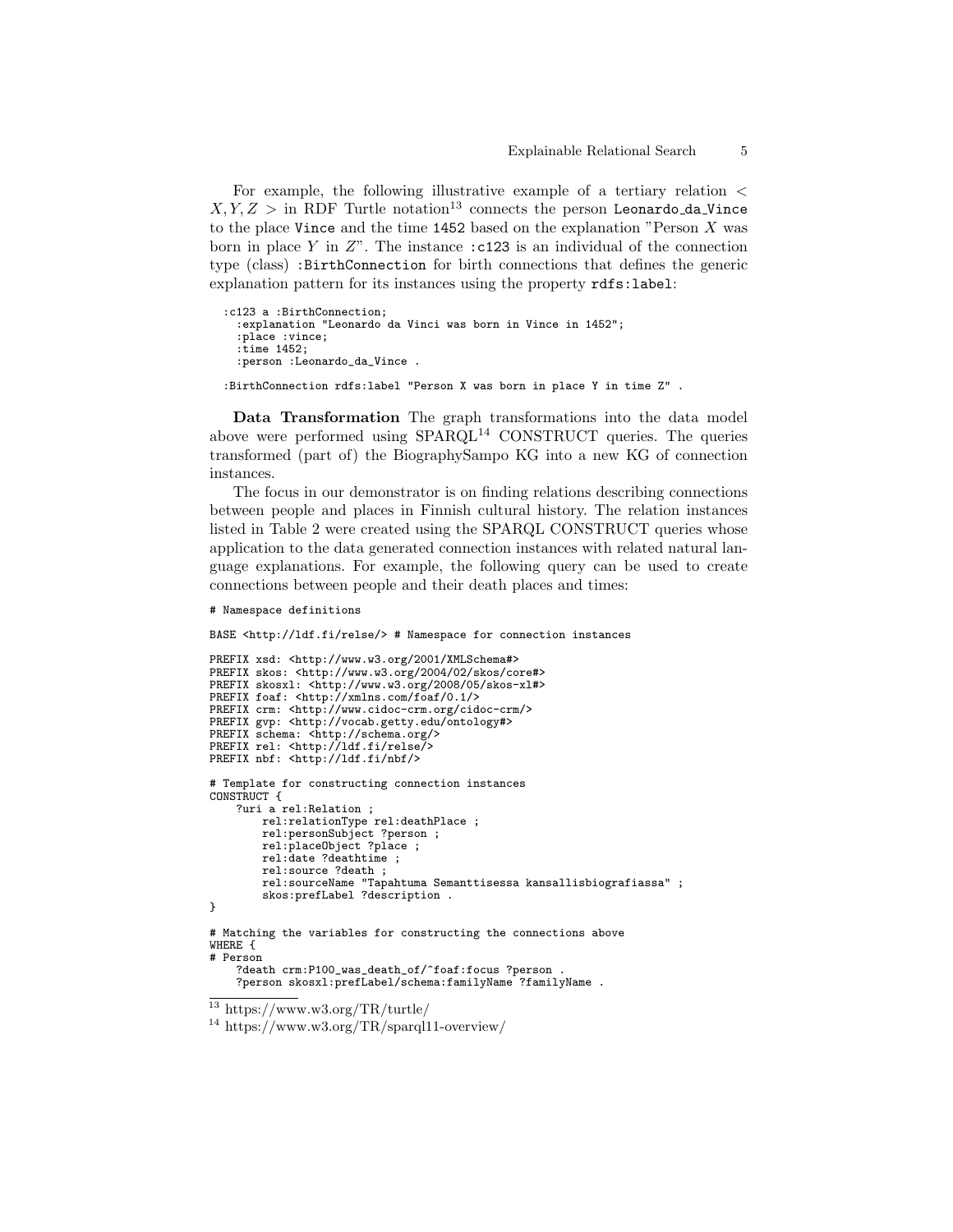```
6 Heikki Rantala* and Eero Hyvönen
```

```
?person skosxl:prefLabel/schema:givenName ?givenName .
# Place
    ?death nbf:place ?place
   ?place skos:prefLabel ?placeName .
FILTER(lang(?placeName) = 'fi') .
# Time
    ?death nbf:time/gvp:estStart ?deathtime
    BIND (year(xsd:date(?deathtime)) as ?year)
# URI
    BIND(uri(encode_for_uri(concat(str(?person), str(?place),
         "death_place", str(?death)))) as ?uri) .
# Natural language explanation
    BIND(concat(str(?givenName), " ", str(?familyName), " on kuollut paikassa ",
        str(?placeName), " vuonna ", str(?year), ".") as ?description) .
}
```
The query consists of the following parts marked by comment lines beginning with  $\dddot{\#}$ : First, the prefixes for namespaces are introduced: xsd, skos, skosxl, foaf, crm, gvp, and schema refer to well-known namespaces on the Web. rel contains, e.g., the schema of the application, and nbf is the namespace of BiographySampo. Next, the CONSTRUCT template for generating connection instances is presented in terms of variables beginning with '?'. The value bindings for the variables are determined by matching the WHERE template in all possible ways with the underlying knowledge graph. The WHERE template matches first the person and then the place and time of death. After this, a URI identifier for the connection instance is concatenated from the matched variables using the concat function of SPARQL. Finally, the natural language explanation "?*given*-Name ?familyName has died in place ?placename in the year ?year" (in Finnish) of the connection instance is concatenated in the same way.

The form of created relation instances can be seen in the CONSTRUCT template of the above query: the class Relation has the following properties: type of the relation (relationType), the person of the relation (personSubject), the place of the relation (placeObject), the date of event (date), link to the underlying event (source), name of the underlying event source (sourceName), the explanation of the relation (prefLabel). An example of a connection instance telling that "Elin Danielson-Gambogi got the Florence City Art Award in 1899" is presented below as an example. Here the connection type is "person X received a honour related to place P".

| a                 | rel: Relation ;                                                     |  |  |  |  |  |
|-------------------|---------------------------------------------------------------------|--|--|--|--|--|
| rel:relationType  | rel:honourAtPlace ; # Connection type                               |  |  |  |  |  |
| rel:personSubject | # Elin Danielson-Gambogi<br>nbf:p2264 ;                             |  |  |  |  |  |
| rel:placeObject   | $rel: p5133$ ;<br># Florence                                        |  |  |  |  |  |
| rel:date          | "1899-01-01" <sup>-</sup> "xsd:date; # Date of the underlying event |  |  |  |  |  |
| rel:source        | nbf:event28034; # Event in BiographySampo                           |  |  |  |  |  |
| rel:sourceName    | "Tapahtuma Semanttisessa kansallisbiografiassa";                    |  |  |  |  |  |
| skos:prefLabel    | "Elin Danielson-Gambogi on vastaanottanut                           |  |  |  |  |  |
|                   | kunnianosoituksen joka liittyy paikkaan Firenze:                    |  |  |  |  |  |
|                   | 'Firenzen kaupungin taidepalkinto 1899'.".                          |  |  |  |  |  |

Table 2 contains related connection types "Painting depicts a place" and "Novel depicts a place". These connection types can be seen to represent a more general connection "Artwork depicts a place". Instances of both of these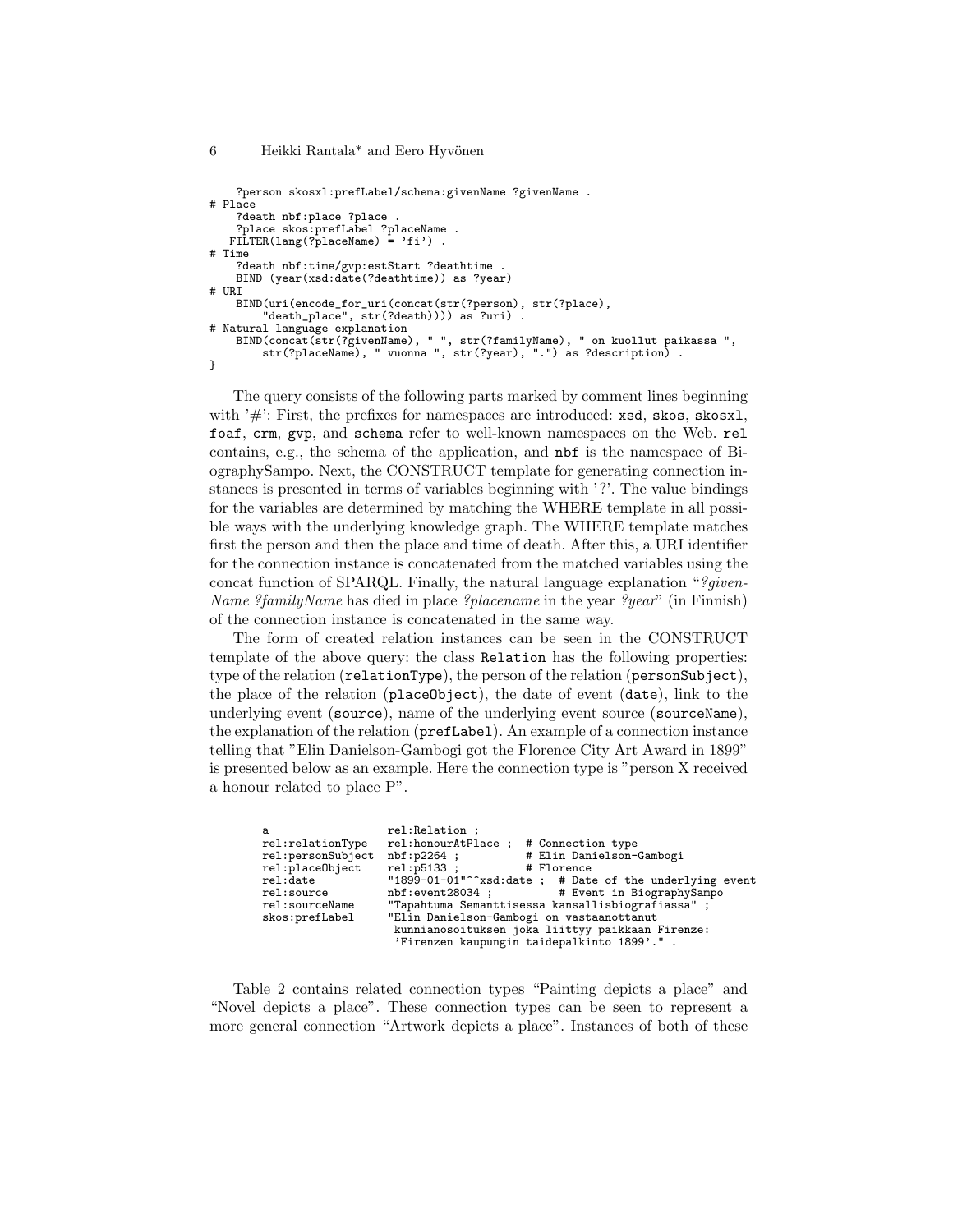connection types could be created with a single SPARQL query corresponding to a more general artwork rule, but the resulting query would be more complex. We chose these connection types as a case study because these relationships were deemed interesting for the BiographySampo portal, and enough data was available in the material we had access to.

| <b>Type of Connection</b>    | $#$ of Connections |
|------------------------------|--------------------|
| Historical event in a place  | 345                |
| Letter sent from             | 575                |
| Letter received from         | 124                |
| Text describes a place       | 881                |
| Received an award in a place | 2528               |
| Died in                      | 7349               |
| Painting depicts a place     | 1091               |
| Novel depicts a place        | 290                |
| Born in                      | 7182               |
| Career is related to a place | 20536              |
| In total                     |                    |

Table 2. Connection classes and their instance counts

Based on the transformed data, relational search queries can now be expressed in terms of selections on the facets and be solved efficiently using faceted search. Connection instances can now be searched for in a natural way using faceted search, where the facets are based on the property values of the instances. By making selections on the facets the result set is filtered accordingly and hit counts in the facet categories are recalculated. Facet categories were organized into hierarchies, which means that selecting a supercategory then means that all subcategories are selected with one click. For example, selecting "Finland" means that all places in Finland are automatically selected.

Data Service The data underlying BiographySampo has been published on the Linked Data Finland platform<sup>15</sup> [19] according to the Linked Data publishing principles and other best practices of W3C [9], including, e.g., content negotiation and provision of a SPARQL endpoint<sup>16</sup>. The in-use applications are based on using the endpoint.

In addition to the ready-to-use data application perspectives in the BiographySampo semantic portal, the underlying SPARQL endpoint has been applied to custom data analyses in Digital Humanities research using  $YASGUI<sup>17</sup> [27]$  and

 $15$  https://ldf.fi

<sup>&</sup>lt;sup>16</sup> The homepage of the data service including, e.g., documentation of the data and pointers for linked data browsing and the SPARQL endpoint, is available at: https://www.ldf.fi/dataset/nbf

<sup>17</sup> https://yasgui.triply.cc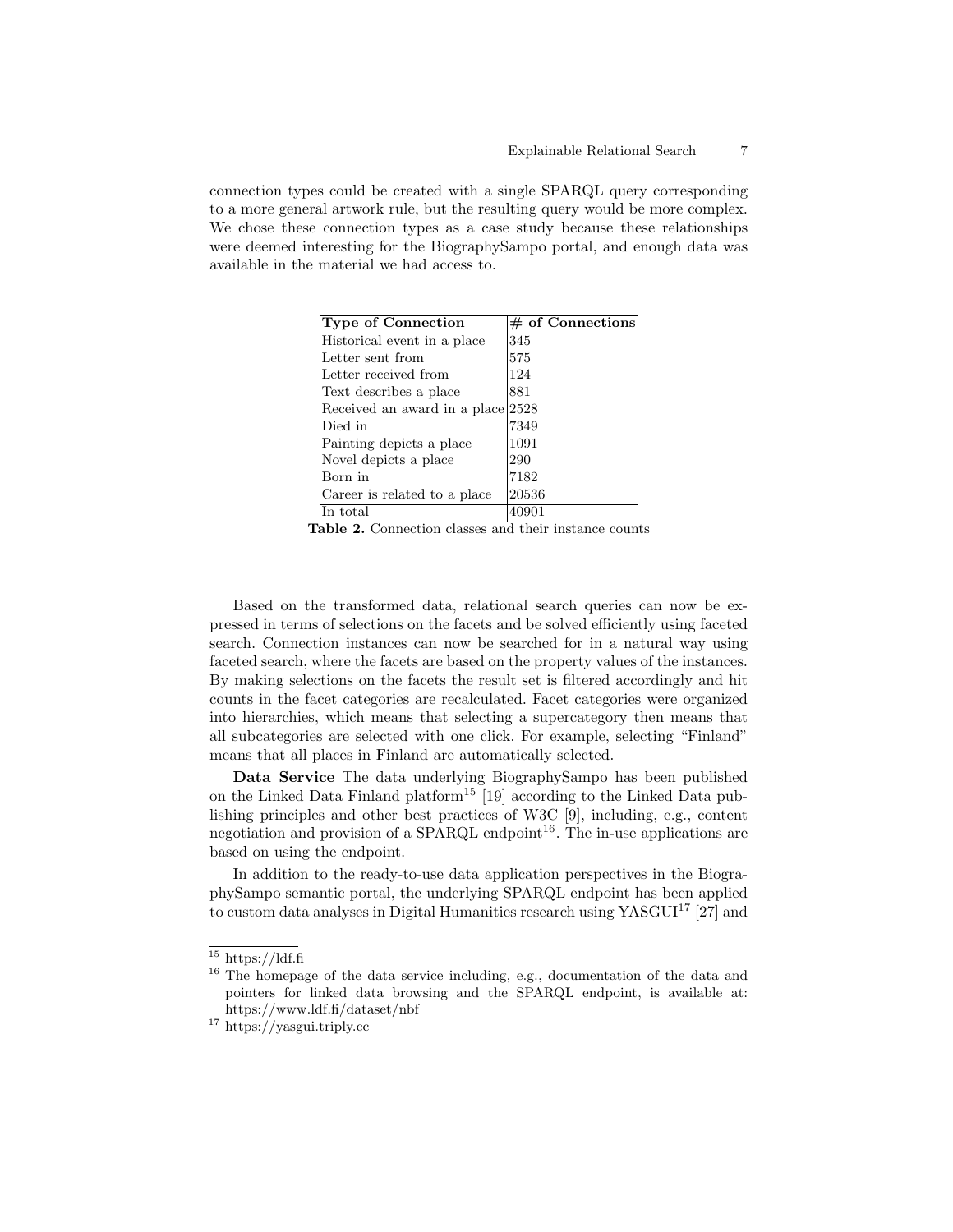8 Heikki Rantala<sup>\*</sup> and Eero Hyvönen

| <b>Facets</b>                                                                                                                                                     |              | <b>Natural language explanations</b>                                                                                                                                                                                                                               |                                                      | Sources                                                 |                                                        |
|-------------------------------------------------------------------------------------------------------------------------------------------------------------------|--------------|--------------------------------------------------------------------------------------------------------------------------------------------------------------------------------------------------------------------------------------------------------------------|------------------------------------------------------|---------------------------------------------------------|--------------------------------------------------------|
| Projeta kalidó valonce                                                                                                                                            |              | Yhteyden kuvaus ®                                                                                                                                                                                                                                                  | <b>Henkill</b>                                       | 1.00vlin<br>Palkka                                      | Yhteyden tyyppi                                        |
| <b>Menkilő</b>                                                                                                                                                    | $A \Box$     | Herällön Motojnö Akashi ursan tai opiskaluun liittyy paikassa Kiina tapahtuma: komennus Kiinaan 1900                                                                                                                                                               | Akashi, Molojirô (1864 - 1919)<br>King               | Tapahtuma Semanttisessa kansallabiografiassa            | Una fai opiskelu lilityy palkkaan                      |
| USBOX, PWDR JONBS (1740 - 1819) (1)<br>Haarplik, Pentl (1905 - 1955) (2)<br>Kelicka, Kristian Hannes (1874 - 1944) (1)                                            |              | Heráličn Ritus Arvelo ursan tal opiskekaan littyv palkassa Kiina tapahtuma: filosofian kandidaatti 1947, maisteri Arvelo, Ritus (1921 - 2013)<br>$\bullet$<br>Helsingin yliopistosta. Opintomatkoja Euroopan eri maihin 1946 - , Klinaan 1953                      | Kira                                                 | Tapahtuma Semanttisessa kansalisbiografiassa            | Una tai coisieriu liittyy paikkaan                     |
| Kulovesi, Enki (1895 - 1971) (1)<br>Lampén, Sanni (1877 - 1965) (1)<br>Mannerheim, Carl Gustaf Erni (1867 - 1951) (3)<br>Mattia, Clavi Johannes (1918 - 2013) (1) |              | Herkülön Petter Johan Blach ursen tai opiskeluun littyy paikassa Kiina tapahtuma: Itä-Intian kompoanian<br>palvelukseess, ensimmäinen assistentti 1772 - 1773, 1774 - 1775, toinen superkarphöri Kiinassa 1776 - 1783,<br>konttorin johtaja Kantonissa 1781 - 1784 | Bladh, Petter Johan (1746 - 1816)<br>Kira            | Tagahtuma Sementtisessa kansallabiografiassa            | Ura tai coisielu littyy paikkaan                       |
| Mennander, Carl Fredrik (1712 - 1786) (1)<br>Nieminen, Pertti (1929 - 2015) (2)<br>Ph/vuori, Laura (1878 - 1964) (2)<br>Pohjanmas, Atte (1903 - 1976) (1)         |              | ◢<br>Pentti Haanziliä on merkitty tekijäksi kirjalliseen teokseen 'Kiinsisiset kitut ja Kiinan-matkan päiväkirja' koka<br>kuusa paldoss Kiirva.                                                                                                                    | Hampte, Pentt (1905 - 1955)<br>King                  | Kirian Sedot Kansaliskiriaston tietokannassa            | Kiriohan kuyaa paikkaa                                 |
|                                                                                                                                                                   |              | Penti Haanpää on merkitty tekijäksi kirjalliseen teokseen 'Kiinsisiset jutut : mulstikuuta' joka kuusa paikkaa<br>Kins.                                                                                                                                            | Haanpää, Pentti (1905 - 1955)<br>King                | Kirjan tiedot Kansaliskirjaston tietokannassa           | Kirjohus kuvaa paikkaa                                 |
| Henkilön arvo, ammatti tai toiminta                                                                                                                               | ٠            | Kristian Hannes Keljola on kuollut paikassa Shanghai vuonna 1944.<br>$\ddot{}$                                                                                                                                                                                     | Keijola, Kristian Hannes (1874 - 1944)               | Tapahtuma Semanttisessa kansalisbiografassa<br>Shanghai | Kuolkit pakassa                                        |
| Palkka                                                                                                                                                            | $A \Box$     | / Herädön Erial Kulovesi uraan tai opiskekuun liittyy paikassa Kiina tapahtuma: Neuvostoliitto, Kiina 1958                                                                                                                                                         | Kukovasi, Erkki (1895 - 1971)<br>Kina                | Tapahtuma Semanttisessa kansalisbiografiassa            | Ura tai opiskelu liittyy paikkaan                      |
| THREATED VIOL                                                                                                                                                     |              | Herällön Sanni Lampén uraan tai opiskeluun liittyy paikassa Kiina tapahtuma: lähetystyöntekijä Kiinaasa 1906 - Lampén, Sanni (1877 - 1965)<br>$\bullet$<br>1915, 1916 - 1924                                                                                       | Kira                                                 | Tapahtuma Semanttisessa kansalisbiografiassa            | Ura tal opiskelu lilityy palkkaan                      |
| $-$ Tokio (7)<br>- Jondania (1)<br>- Kaukasia (21)<br>- Kazakstan (3)                                                                                             |              | Carl Gustaf Emil Mannerheim on merkitty tekläksi kirjaliseen teokseen "Sotilastiedustellana Kiinassa : C. G.<br>Mannerheimin muletiin, koka kuuaa paikkaa Kiina.                                                                                                   | Mannerheim, Carl Guetaf Fmil (1867 - 1951)<br>King   | Kirian tiedot Kansaliskiriaston tietokannassa           | Kiriohus kuyaa palkkaa                                 |
| - Keski-Aasia (2)<br>$-N$ ira (27)<br>$-$ Pelding (4)                                                                                                             |              | Carl Gustaf Emil Mannerheim on merkitty tekijäksi kirjaliseen teokseen 'Eversti vapaaherra Mannerheimin<br>alustava raportti matkasta,  ' joka kuvaa paikkaa Kiina.                                                                                                | Mannerheim, Carl Gustaf Emil (1867 - 1951)<br>Kina   | Kirjan tiedot Kansaliskirjaston tietokannassa           | Kirjohus kuvaa paikkaa                                 |
| $-$ Shanghai (1)<br>- Kingisia (1)<br>$-$ Laos (1)                                                                                                                |              | Carl Gustaf Fmil Mannetheim on merkity teklikki kirjaliseen teokseen "Matka Kinaan : tiedustek rapprtti<br>$\overline{\phantom{a}}$<br>1906-1908' icks kuyaa pakkaa Kiina                                                                                          | Mannerheim, Carl Gustaf Freil (1867 - 1951).<br>Kina | Kirian Sedat Kansaliskirketon tietokannassa             | Kiriohus kuvaa paikkaa                                 |
| Yhteyden tyyppi                                                                                                                                                   | $\triangleq$ | Herällön Olavi Johannes Mattila uraan tai opiskekuun liittyy paikassa Peking tapahtuma: Suomen<br>$\overline{p}$<br>Ulkomaankaupan Edistämisrahaston kaupailinen neuvos Pekingin lähetystössä 1952 - 1956                                                          | Mattila, Olavi Johannes (1918 - 2013)<br>Peking      | Topahtuma Semanttisessa kansalisitiografiassa           | Ura tai opiskelu liittyy paikkaan                      |
|                                                                                                                                                                   |              | Carl Fredrik Mennander on morkity tokidiksi kirialiseen teoloseen 'Annärckningar samiade under en resa til<br>China, och med weder ' joka kuvaa paikkaa Kiina.                                                                                                     | Mennander, Carl Fredrik (1712 - 1786)<br>Kine        | Kirian tiedot Kansaliiskiriaston tietokannassa          | Kiriohus kuvaa paikkaa                                 |
|                                                                                                                                                                   |              | /P Herädion Pertti Nieminen urgan tai opiskeluun littyy paikassa Kiina tapahtuma: Opintomatka Kiinaan 1960                                                                                                                                                         | Naminan, Perts (1929 - 2015)<br>Kine                 | Topahtuma Semanttisessa kansalisbiografiassa            | Ura tai zoiskelu liittyv paikkaan                      |
|                                                                                                                                                                   |              | $\bullet$<br>Herällön Pertti Nieminen uraan tai opiskeluun liittyy paikassa Kiina tapahtuma: Kiinan kirjallisuuden tuntiopetaja Nieminen, Pertti (1929 - 2015)<br>Helsingin vilopistossa 1972 - 1976                                                               | King.                                                | Topahtuma Semanttisessa kansalisbiografiassa            | Ura tai noiskelu liittyy paikkaan                      |
|                                                                                                                                                                   |              | Herkličn Laura Pilvivuori uraan tai opiskeluun liittyy paikassa Kiina tapahtuma: opintoja Kiinan<br>$\bullet$<br>sisämaanlähetyksen kielikoulussa Englannissa 1904                                                                                                 | Pilviuori, Laura (1878 - 1964)<br>Kina               | Tapahtuma Semanttisessa kansalisitiografiassa           | Ura ta coiskelu liitty pakkaan                         |
|                                                                                                                                                                   |              | Herköön Laura Pilvivuori uraan tai opiskeluun liittyy paikassa Kiina tapahtuma: Suomen Lähetysseuran<br>$\bullet$<br>työntekijä Kiinassa 1905 - 1912, 1914 - 1923, 1926 - 1930, 1936 - 1946                                                                        | Pilviuori, Laura (1878 - 1964)<br>King               | Topahtuma Semanttisessa kansalisitiografiassa           | Ura ta coiskelu liittyy paikkaan                       |
|                                                                                                                                                                   |              | Herällön Atte Pohjanmas uraan tai opiskeluun liittyy paikassa Kiina tapahtuma: Viisi luokkaa keskikoulua.<br>Opintomatkoja useisiin Euroopan maihin 1931 - , Kiinaan 1958                                                                                          | Pohjasmaa, Alto 1903 - 1976<br>King                  | Topahtuma Semanttisessa kansalisitioorafiassa           | Ura tai opiskalu liittyy paikkaan<br><b>Connection</b> |
| Facet as a pie chart                                                                                                                                              |              |                                                                                                                                                                                                                                                                    | <b>Persons</b>                                       | <b>Places</b>                                           |                                                        |
|                                                                                                                                                                   |              |                                                                                                                                                                                                                                                                    |                                                      | vpes                                                    |                                                        |

Fig. 1. View of the user interface. Facets for selections (person, occupation, place, connection type) are made on the left and results with explanations are on the right as a table rows whose columns with links correspond to the facet values.

Python scripting in Google Colab<sup>18</sup> and Jupyter<sup>19</sup> notebooks [30]. The system is compatible the "FAIR guiding principles for scientific data management and stewardship" of publishing Findable, Accessible, Interoperable, and Re-usable data are used<sup>20</sup>.

## 3 Demonstrator at Work

The section shows how the application FACETED RELATORIS used in practise and first evaluation results of the system.

User Interface Fig. 1 depicts the user interface of the application. The data and interface are in Finnish, but there is a Google Translate button in the right upper corner of the interface for foreign users available.

In this case study, FACETED RELATOR can be used for filtering relations with selections in four facets seen on the left: 1) person names, 2) occupations, 3) places, and 4) relation types. The system shows a hit list of the relation instances that fit the selected filtering criteria in the facets. The user can limit the search at any time with a selection on any facet. Furthermore, the fact that the facets are hierarchical allows searching for relations between groups of people (on the occupations facet, e.g., "film director") and larger areas (e.g., "South America") instead of individual persons or places. After each selection, the hit

<sup>18</sup> https://colab.research.google.com/notebooks/intro.ipynb

<sup>19</sup> https://jupyter.org

<sup>20</sup> https://www.go-fair.org/fair-principles/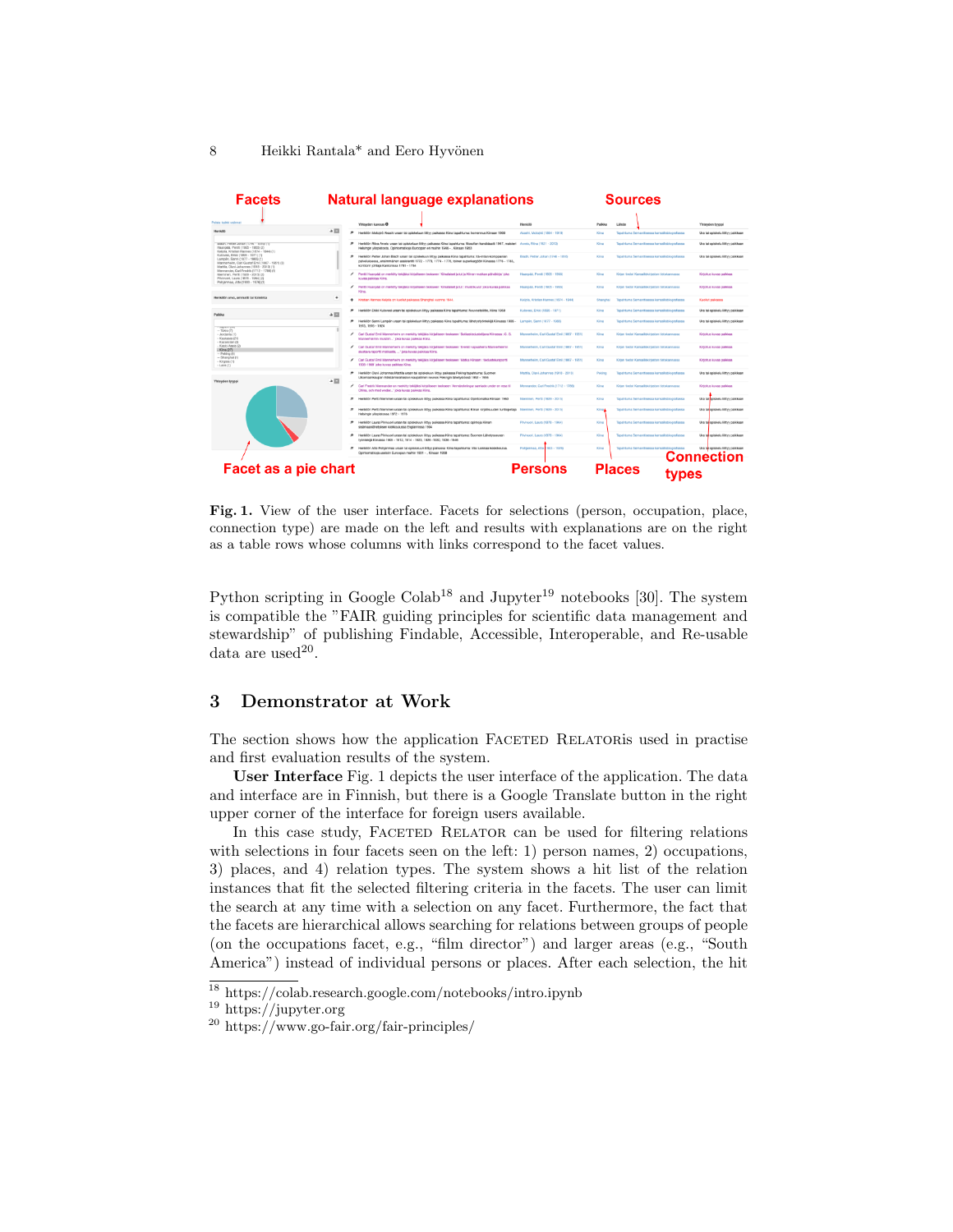counts on the facet categories tell how many results there will be it in the result set if a category is selected next. In this way, the user is guided towards filtering the solutions and never ends up in a "no hits" situation. The hit counts can also be used for visualizing the distribution of the results along each facet dimension, which is useful in quantitative analyses.

Each connection instance is represented in a row in the hit list on the right. A row shows first the natural language explanation of the connection, then the related person, place, name of the data source, and finally the connection type (cf. Table 2), based on the corresponding connection instance. Persons, places, and data sources are represented as links to further information. For example, the person link leads to the "home page" of the person in BiographySampo that automatically reassembles and visualizes the life story of the person based on the various interlinked datasets of the system. Different types of relations are highlighted in different colors and have their own symbols in order to give the user a visual overview of different kind of relations found. At any point, the distribution of the hit counts in categories along each facet can be visualized using a pie chart—one of them can be seen in the lower left corner of Fig. 1.

For example, the question "How are Finnish painters related to Italy?" is solved by selecting "Italy" from the hierarchical place facet and "painter" from the occupation facet. Any selection automatically includes its subcategories in the facet. For example, places such as Florence and Rome are in Italy, and Vatican further in Rome. The result set in this case contains 140 connections of different types whose distribution and hit counts can be seen on the connection type facet. In the same way, the person facet shows the hit count distribution along the person facet. Any facet could be used to filter the results further, if needed. In this case the 140 hits include, e.g., connection "Elin Danielson-Gambogi received in 1899 the Florence City Art Award" and "Robert Ekman created in 1844 the painting 'Landscape in Subiaco' depicting a place in Italy"<sup>21</sup>.

In faceted search, the hit counts of facet categories tell the quantitative distributions of the results along the facet categories. This feature is utilized in FACETED RELATOR by making it possible to study the distributions as pie charts by clicking on a button on a facet. This feature can be used in FACETED RELA-TOR for solving some quantitative research problems.

For example, Fig. 2 illustrates how the question "Who created most painting depicting France" can be solved by selecting the connection type "Painting depicts a place" (In Finnish: "Maalaus liittyy paikkaan") on the connection type face on the bottom, and on the place facet above it "France" (In Finnish: "Ranska", including the cities, such as Paris, and other places there listed as facet subtypes). By hitting a button on the people facet, the hit distribution and pie chart along the people facet shows immediately that the female painter Ester Helenius has the most paintings of France in the available data, with 35 paintings of the total of 143 paintings that depict France. In a similar manner we could, for example, find out that general Carl Gustaf Mannerheim has most awards relating to Germany, by making the appropriate selections from the facets.

 $21$  These explanations are in Finnish and are translated here in English for illustration.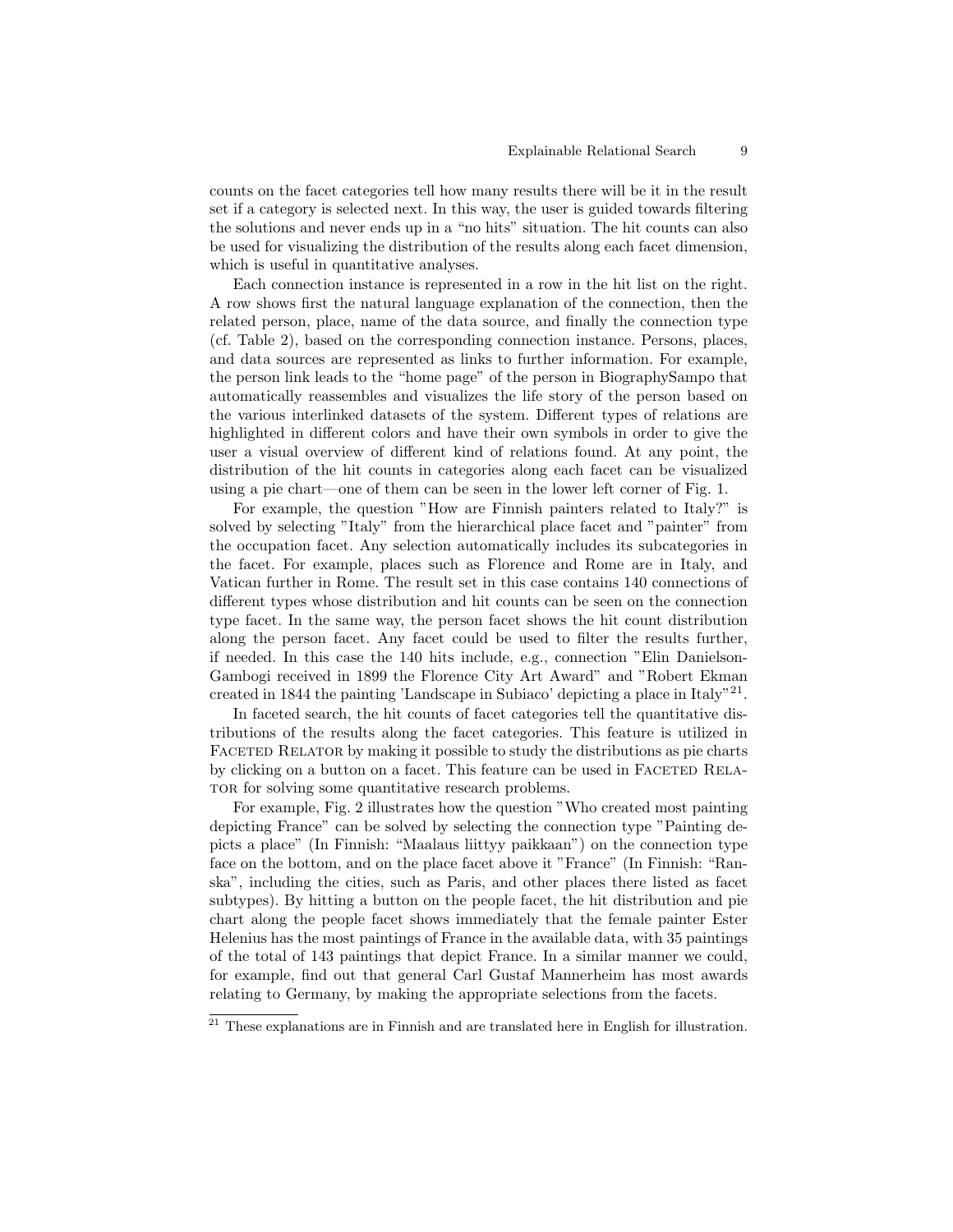### 10 Heikki Rantala\* and Eero Hyvönen



Fig. 2. Solving the problem: who created most paintings depicting France?

When using the application it is important to note that the demonstrator is limited by the sources and data it uses. A relation can be missing for a number of reasons and relative numbers may not therefore reflect reality perfectly. However, the tool can be valuable for finding out serendipitous phenomena in the data for further close reading by the human expert.

Evaluating the System To evaluate the quality of the relations and explanations given by the system we evaluated the results received with a small number of searches. We made a search to find relations starting from five different people and places.

The people selected were: (1) Elias Lönnrot  $(1802-1884)$ , the creator of the Finnish national epic Kalevala, (2) Johan Ludvig Runeberg (1804–1877), the Finnish national poet, (3) Akseli Gallen-Kallela (1865–1931), one of the most prominent Finnish classical painters, (4) Ellen Thesleff (1869–1954), a female Finnish expressionist, and (5) Urho Kekkonen (1900–1986), the longest serving president of the Finland. After selecting a person in the person facet, Faceted RELATOR determined the related connections that were analysed manually.

These people were selected for their significance to the Finnish history representing different fields and times. They do not represent the average people in the data but were expected to have many relations of diiferent kinds to places for evaluation in the data. The searches with the selected people yielded from 18 to 44 relations to places for each.

1. Elias Lönnrot has 42 relations, including, some places related to his career as a doctor of medicine in Oulu and Kajaani. He has received the Prussian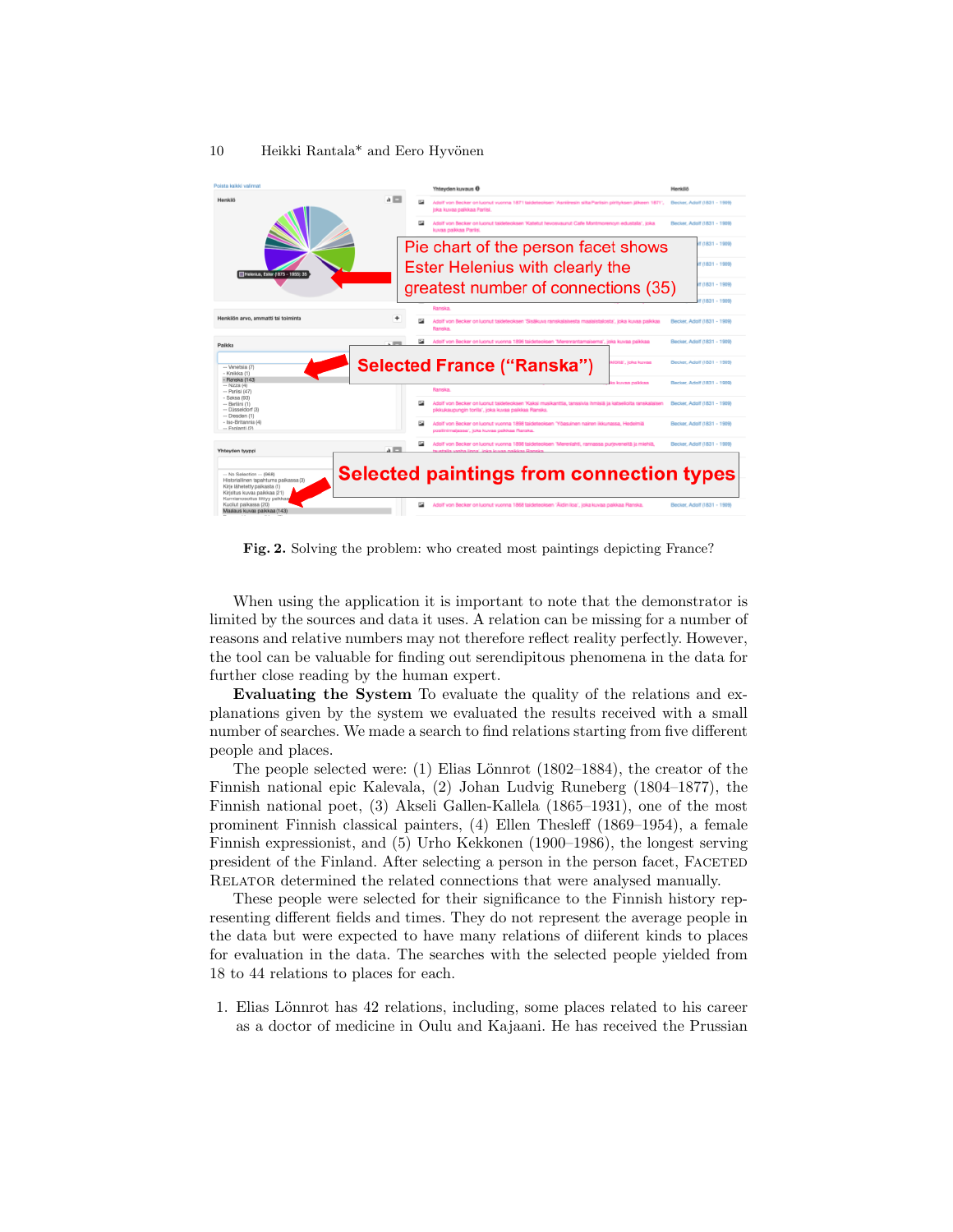Pour le Merite award. There are many letters, including some that he has sent from Estonia, relating him to places where he wrote or received letters. He is also the author of a few books concerning certain Finnish places. All the relations found seem to represent Lönnrot's life quite well, and the natural language explanations were good, too. A few of his books are mentioned multiple times, because they were published in multiple languages.

- 2. Johan Ludvig Runeberg has 18 relations of multiple types. For example he has received Danish and Swedish honorary medals. Most of the explanation seem good, but one relation concerning his career is perhaps misleading. According to the system, Runeberg's career is related to Greece, because he was a teacher of classical Greek language at one point. This isn't entirely wrong, but might be seen as misleading.
- 3. Akseli Gallen-Kallela has 44 relations. These concern only his birth, death and, his paintings, and certain books about his painting. Interestingly twenty of these are related to Africa, far more than, for example, to Paris. This may overstate the meaning of Africa for Gallen-Kallela's life, but it does reflect the fact that did spend almost two years in Africa. This can also be surprising information to someone with only passing information about Gallen-Kallela and inspire the user to learn more about him. It is notable that the system doesn't show any career events for Gallen-Kallela. This seems to be because the biography of Gallen-Kallela is structured in such a way that no career events were picked to the Biographysampo knowledge graph, and therefore no relations can be generated based on them.
- 4. Ellen Thesleff has 40 relations. These concern her birth, death, and paintings. Many of the painting are related to Italy, which does reflect the importance of Italy for her work. It is notable that both Thesleff and Gallen-Kallela lack relations concerning their career and awards in the system. Both of their biographies certainly include many interesting career events and awards that could, and ideally should, be included. These are lacking because the these events are collected to the Biographysampo knowledge graph from certain sections of the biographies, that are lacking with Gallen-Kallela and Thesleff.
- 5. Urho Kekkonen has 29 relations. These include some historical events, incuding his presidential election, and notably many honours he has received in the form of honorary doctorates from around Finland and the World. Most of these have good natural language explanations, but few have somewhat mysterious looking explanations like "Urho Kekkonen received an honor related to Varsova: Varsova 1964". This refects the fact that Kekkonen received an honorary doctorate from Varsova in 1964, and therefore it is not wrong but the explanation is not good. This happens because in the biography certain types of honorary doctorates are given as a list. It might be possible to eliminate these kind of vague explanations when creating the relation entities, for example by automatically excluding all awards with too short explanations. However then these potentially interesting connections would not be shown. Notably the birth place of Kekkonen is missing. This is likely due to an omission in the mapping of place ontologies.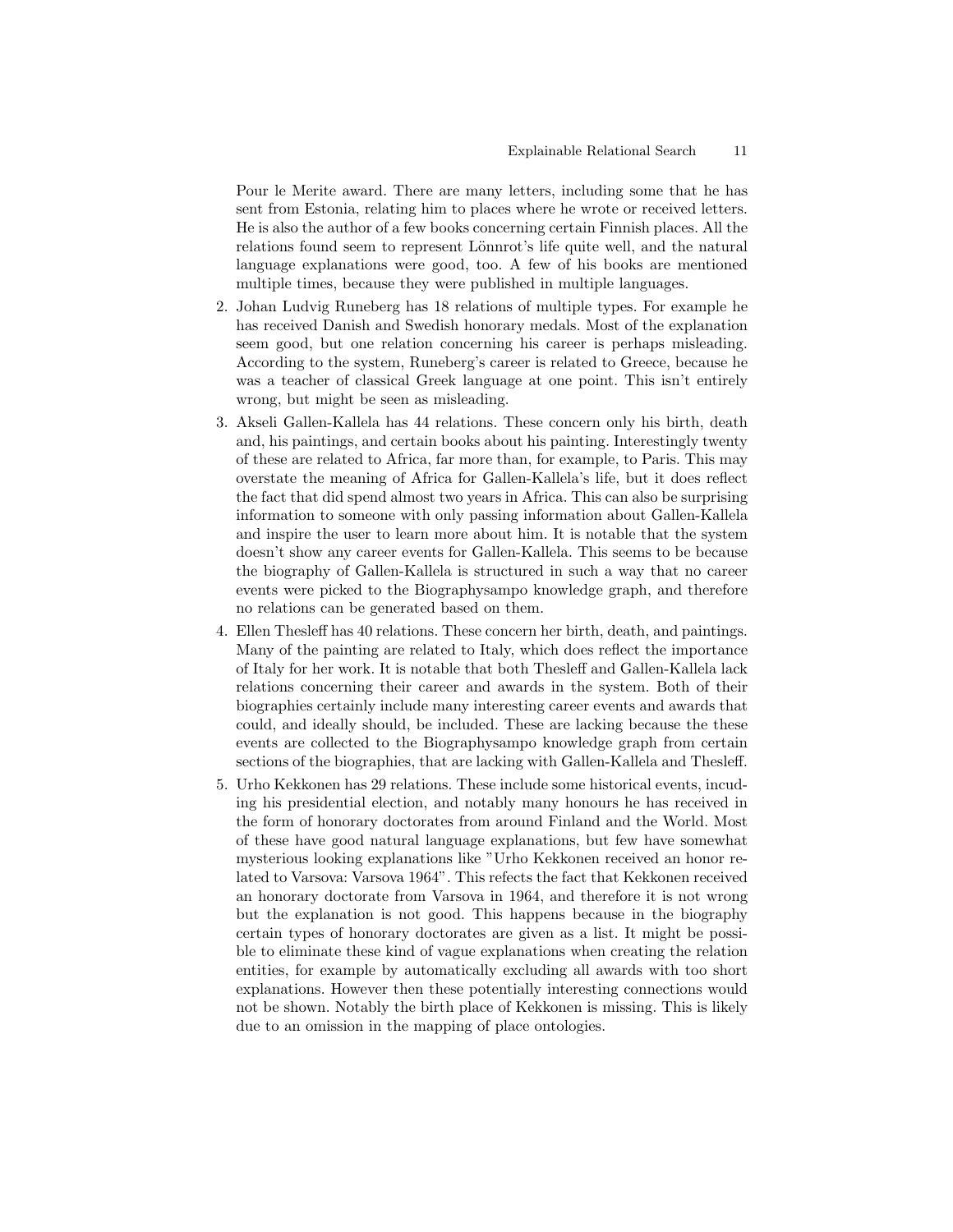#### 12 Heikki Rantala<sup>\*</sup> and Eero Hyvönen

We also searched connections by starting from five places. The selected places are (1) Utsjoki, the most northernmost town of Finland to represent a smaller place, (2) Helsinki and (3) Turku, the two most important cities of the Finnish history, and (4) London and (5) Paris, representing important cities outside Finland. After selecting a place in the place facet, FACETED RELATOR determined the related connections that were analysed manually. Searching for people related to a certain place the user should first select a place from the place facet.

- 1. Utsjoki has only 8 relations, so there is no need for narrowing the search as all the explanations can be easily read. There is a variety of different facts and this could well be used to find out about the local history of the town.
- 2. There are more than 8000 connections for Helsinki, more than to any other place, which can be expected for the capital of Finland. When the user selects Helsinki, he is shown all the connections as a list ordered by name of the person in the connection. The number of connections is too large to go through and read them all. The lack of prioritization means that the user may not find interesting connections by just looking at the results. Here the user needs to explore the facets and narrow the search further to find interesting individual connections. Here the system is working as planned and invites the user to explore the data interactively, but some users might want a ranked selection of connections, so that they would be immediately offered most interesting results on top of the search results. To limit the results the user could further narrow the search to, for example, people of certain profession. However even without narrowing the search further, the user could compare the relative numbers of relations using the pie chart option and see that Helsinki has a relatively large number of connections to members of the Parliament and authors.
- 3. Turku has over 3000 connections, and there is a need to narrow the search further as in the case of Helsinki. An interesting result are the relative numbers of the connections on the facets that can be visualized with a pie chart. Especially interesting might be a comparison with Helsinki. For example, Turku has a relatively larger number of connections to priests. The pie chart shows that the profession to which both Helsinki and Turku have most connections is Member of the Parliament.<sup>22</sup>
- 4. London has 171 connections, and this might also be a too large number to go through and might require further narrowing the search to. For example, to find out how authors are related to London, an additional selection on the occupation/profession facet is needed. This would reveal, among other things, that the author Aale Tynni won a gold medal in poetry in the London Olympic Games of 1948. This is an example of serendipitous piece of information to those who do not know that poetry used be a competition in the Olympic Games.
- 5. Paris has 446 connections in the system. Again there are a lot of connections, but the relative numbers might be interesting even without further narrowing

 $22$  A single person may have several connections to a place summed up here.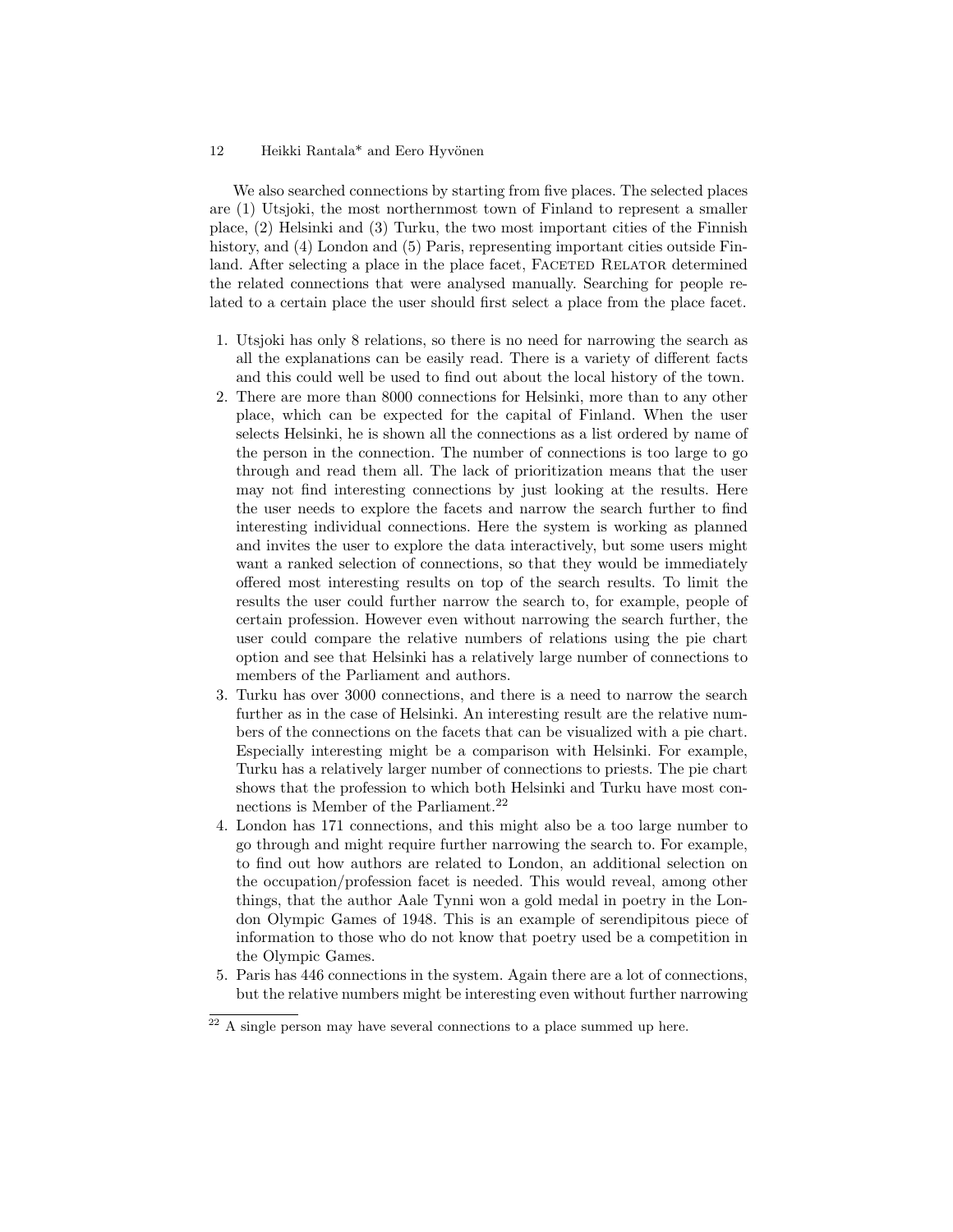of the search. These can be compared to other places such as London. The user could, for example, compare the profession distribution, and find out that Paris has more connections to painters than London. Also the fact that Paris has more connections altogether can be interesting. It hints that Paris has been more culturally significant for Finland than London.

The informal evaluation and testing above, as well as some additional tests, showed that the method and system works as well in terms of precision. This was not a big surprise, as the connections in our method are determined by explicit logical rules. As for recall, evaluation of the results is challenging, as there is no golden standard available, and failing to find a connection may be due to sparsity of the data, not the method. In any case, as the Table 2 shows, the system was able to find lots interesting relations in the data and the approach looks promising. Theoretically it seems likely that this kind of approach will miss some truly serendipitous connections that represent some type of relation that could not be even thought of. This is because the nature of the method requires limiting the search to predetermined types of connections. It could be argued that this method gives preference to precision over recall.

According to [4], a system can be considered creative if it is able to create "new", "surpising", and "valuable" ideas. At least from a layman perspective, this seems to be the case in FACETED RELATOR although measuring creativity is not easy. Given the large, semantically rich knowledge graph we believe that the system can provide insightful results even for an expert historian. However, more testing is needed to find out how interesting and surprising the results are for an expert of CH and how a system like this can be used for DH research.

Generalizability of the Knowledge-based Approach In our example, we have searched for connections between prominent Finnish people and places. Generalizing the method to other application domains and datasets would in principle be straightforward, but in practice adaptation work is needed as the data about people and places in other datasets may be different, and it may also be represented using different data models and ontologies. If the data in several datasets is represented using standard data and vocabulary models, such as CIDOC CRM and SKOS, the same rules for instantiating connections can be re-used in different datasets.

More work would be needed to apply the method to different relations, such as relations between two people, pieces of art, or events. Different types of relations would require domain and dataset specific considerations. For example, when generating interesting connections between two people a connection "two prominent people were born in the same city" may generate a huge number of relations that would be both difficult to search efficiently and not generally particularly interesting if most people are born in the same few large cities. More interesting relation might be, for example, "two prominent people were born in the same small town or village". This would keep the number of connections relatively low and the individual connections are more likely to be interesting. A weakness of knowledge-based methods like ours is the need to customize the method to fit to specific case and data—on the other hand fitting the method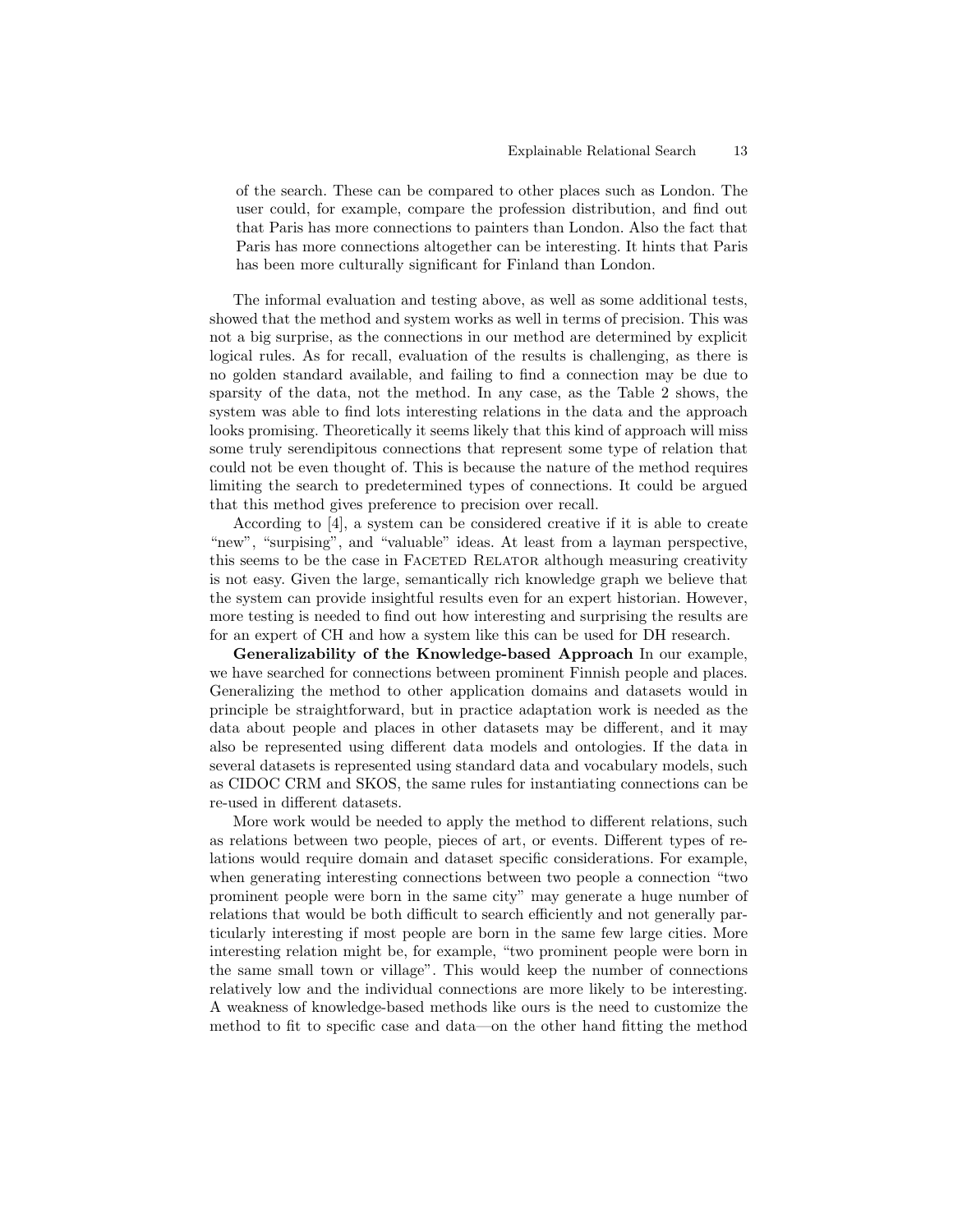#### 14 Heikki Rantala\* and Eero Hyvönen

to particular applications is also a strength of the approach as non-interesting connections can be ruled out.

The number of connection instances needs to be limited to allow for efficient faceted search in interactive usage with a few seconds response times. A most computationally demanding part is counting of instances for all possible facet selections after each selection. According to our tests with FACETED RELATOR some 40 000 instances could be searched efficiently by faceted search using a database server corresponding to a normal personal computer. The needed efficiency is however dependent on the application. In our case, the application is mostly aimed for the general public and needs to work relatively fast. A system aimed for professional audience might allow for longer search times. The queries used in creating the connection instances are run in a separate preprocessing phase and do not make response times longer when using the portal but wise versa improves real time efficiency.

## 4 Discussion

Creating connections and explanations for entities based on knowledge graphs is relatively simple if the data is semantically rich enough. Making general forms that would fit to various data sources is not currently feasible, because the standards are not generally used in uniform manner, but creating new forms for each new data model is usually not challenging. Hierarchical ontologies relating to the entities makes it easy to then search for connections for larger groups, such as groups of people (e.g., painters) and larger geographical areas (e.g., Italy). It was surprising to us how useful this approach of finding connections for larger groups using faceted search was. Currently the natural language explanations for connections are only for single entities, but it would be an interesting and challenging research question how to create summarized natural language explanations for the connections between groups of entities.

The endpoints of a connection can be seen as equivalent to subject and object in an RDF triple, while the type of the connection can be seen as property in a triple. The connections can be grouped and searched based on the properties of each of these elements. In our demonstrator we have only a limited number if facets, but they demonstrate filtering for groups based on each of the three elements, with the occupation facet, hierarchical place facet, and the facet for the connection type. It would be possible to have more facets for each of these, but that would obviously require more ontological infrastructure.

The knowledge acquisition task of formulating a set of useful explanation patters and graph transformation rules in the demonstrator was feasible. Furthermore, the number of connections found was not overwhelmingly large from a computational point of view, and could be generated quickly. From a human end user perspective, the result set (40 901 connections) is still large enough to provided many non-trivial results and explanations. So, the suggested knowledgebased approach was deemed feasible at least in cases where the potentially in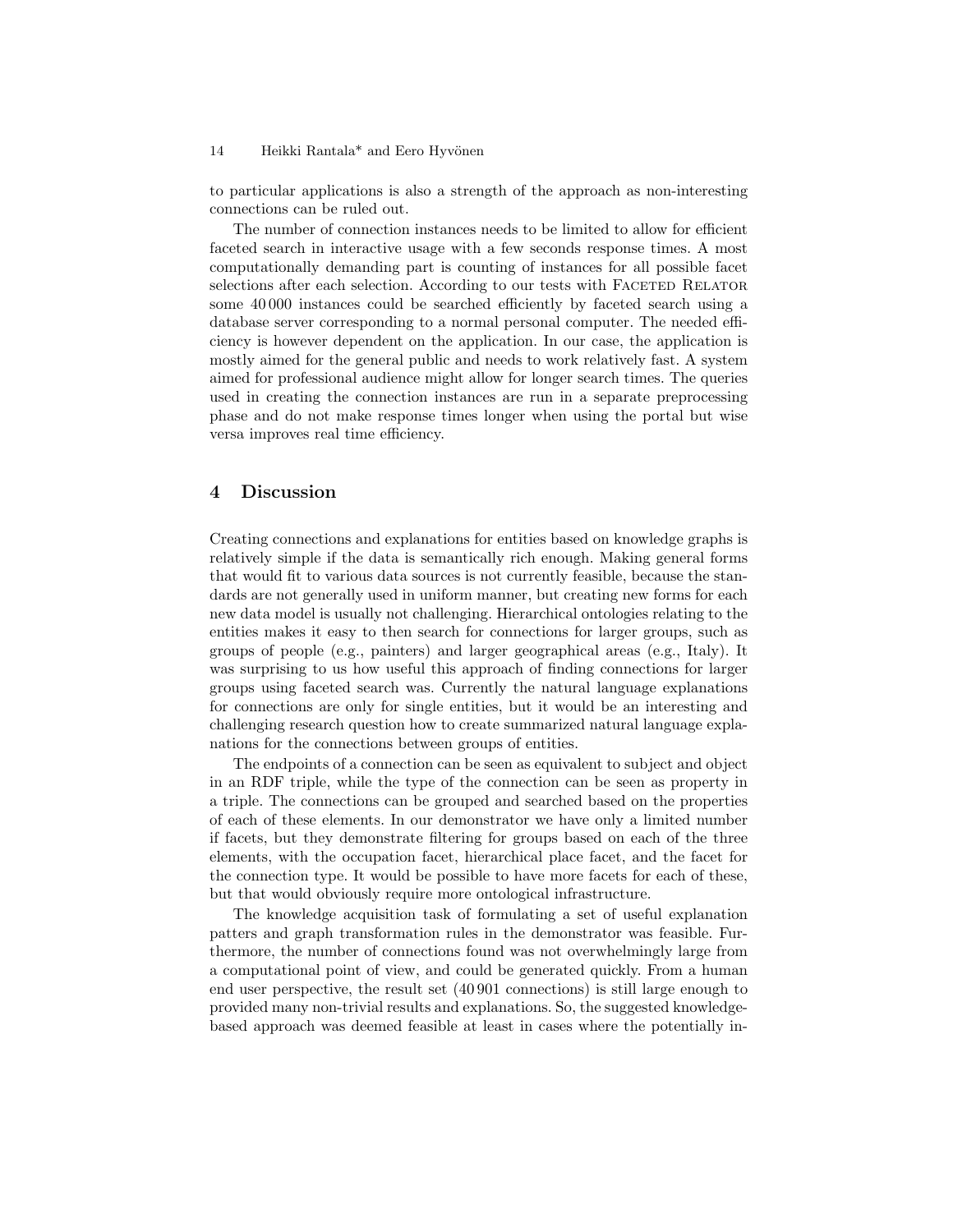teresting connections can be characterized logically and their number is not very large. This seems to be the case in the biographical datasets of BiographySampo.

Faceted search can be used to narrow the search for those relations that the user would consider most interesting. The incremental nature of faceted search makes it more likely to make serendipious discoveries, but it might be useful to augment the search with some sort of ranking of relations based on their presumed interestingness. This would be especially important in cases where the number of relation instances is very high.

If the constraints on interestingness, i.e., the transformation rules, are loosened too much, there is the danger for combinatorial explosion of results, and very common connections would probably not be very interesting. This should therefore be avoided. For example, the connection that two person are born in the same country would connect most the people in our data, and would not be interesting and worth generating. However, if the persons are born in a small village and at about the same time, the connection would be much more interesting. Using a more refined connection type can reduce the number of connections. For example, one could search for connected persons born in a small village or born around the same time in a larger community. We believe that domain knowledge is useful and in many cases necessary in making such fine-grained distinctions of interestingness.

Future Work When testing and evaluating the demonstrator, we also found out needs to improve the usability of the system. For example, the demonstrator now sorts results based on firstly the name of the person and secondly on the name of the place. The user should probably be offered the possibility to sort the relations freely along any facet. Developing the ontologies, such as the ontology of professions, might also improve usability of the system. We would like to expand the system with new connection types, such as relations between people. We are also planning on expanding the approach to data that covers people from other European countries.

Acknowledgements Our research was originally supported by the Severi  $project<sup>23</sup>$ , funded mainly by Business Finland, and then by the EU project In-TaVia: In/Tangible European Heritage<sup>24</sup>. The work was also part of the Open Science and Research Programme<sup>25</sup>, funded by the Ministry of Education and Culture of Finland. The authors wish to acknowledge CSC – IT Center for Science, Finland, for computational resources.

## References

1. Al-Tawil, M., Dimitrova, V., Thakker, D.: Using knowledge anchors to facilitate user exploration of data graphs. Semantic Web 11(2), 205–234 (2020). https://doi.org/10.3233/SW-190347

 $^\mathrm{23}$ http://seco.cs.aalto.fi/projects/severi

 $^{24}$ https://intavia.eu/

 $^{25}$ http://openscience.fi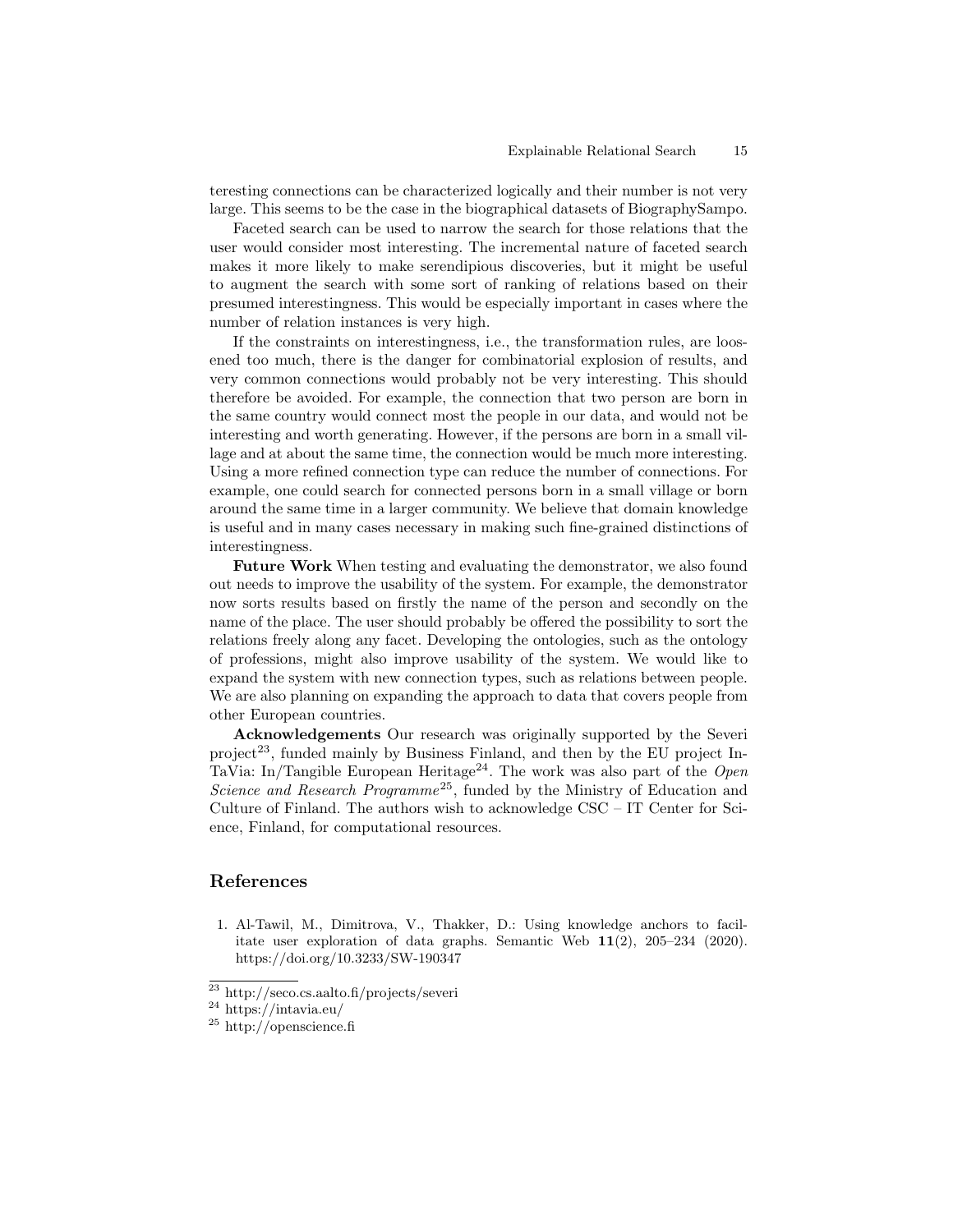- 16 Heikki Rantala\* and Eero Hyvönen
- 2. Bianchi, F., Palmonari, M., Cremaschi, M., Fersini, E.: Actively learning to rank semantic associations for personalized contextual exploration of knowledge graphs. In: Blomqvist, E., Maynard, D., Gangemi, A., Hoekstra, R., Hitzler, P., Hartig, O. (eds.) The Semantic Web. pp. 120–135. Springer–Verlag, Cham (2017). https://doi.org/10.1007/978-3-319-58068-5 8
- 3. Birró, G.: Building relatedness explanations from knowledge graphs. Semantic Web 10(6), 963–990 (2020)
- 4. Boden, M.A.: Computer models of creativity. AI Magazine 30(3), 23–34 (2009), http://www.aaai.org/ojs/index.php/aimagazine/article/view/2254
- 5. Cheng, G., Shao, F., Qu, Y.: An empirical evaluation of techniques for ranking semantic associations. IEEE Transactions on Knowledge and Data Engineering  $29(11), 1(2017)$
- 6. Cheng, G., Zhang, Y., Qu, Y.: Explass: exploring associations between entities via top-k ontological patterns and facets. In: International Semantic Web Conference (ISWC). pp. 422–437. Springer–Verlag (2014)
- 7. Došilović, F.K., Brčić, M., Hlupić, N.: Explainable artificial intelligence: A survey. In: 2018 41st International Convention on Information and Communication Technology, Electronics and Microelectronics (MIPRO). pp. 210–215. Rijeka, Croatia (2018)
- 8. Gutierrez, C., Sequeda, J.F.: Knowledge graphs. Communications of the ACM 64(3), 96–104 (March 2021). https://doi.org/10.1145/3418294
- 9. Heath, T., Bizer, C.: Linked Data: Evolving the Web into a Global Data Space (1st edition). Morgan & Claypool, Palo Alto, California (2011), http://linkeddatabook.com/editions/1.0/
- 10. Heim, P., Hellmann, S., Lehmann, J., Lohmann, S., Stegemann, T.: Relfinder: Revealing relationships in rdf knowledge bases. In: Proceedings of the 4th International Conference on Semantic and Digital Media Technologies (SAMT 2009). pp. 182–187. Springer–Verlag (2009), http://dx.doi.org/10.1007/978-3-642-10543-2 21
- 11. Heim, P., Lohmann, S., Stegemann, T.: Interactive relationship discovery via the semantic web. In: Proceedings of the 7th Extended Semantic Web Conference (ESWC 2010). vol. 6088, pp. 303–317. Springer–Verlag, Berlin/Heidelberg (2010), http://dx.doi.org/10.1007/978-3-642-13486-9 21
- 12. Herlocker, J.H., Konstan, J.A., Riedl, J.: Explaining collaborative filtering recommendations. In: Computer Supported Cooperative Work. pp. 241–250. ACM (2000)
- 13. Hyvönen, E.: Publishing and using cultural heritage linked data on the Semantic Web. Morgan & Claypool, Palo Alto, California (2012). https://doi.org/10.2200/S00452ED1V01Y201210WBE003
- 14. Hyvönen, E., Mäkelä, E., Kauppinen, T., Alm, O., Kurki, J., Ruotsalo, T., Seppälä, K., Takala, J., Puputti, K., Kuittinen, H., Viljanen, K., Tuominen, J., Palonen, T., Frosterus, M., Sinkkilä, R., Paakkarinen, P., Laitio, J., Nyberg, K.: Culture-Sampo – Finnish culture on the Semantic Web 2.0. Thematic perspectives for the end-user. In: Museums and the Web 2009, Proceedings. Archives and Museum Informatics, Toronto (2009), https://seco.cs.aalto.fi/publications/2009/hyvonen-etal-culsa-mw-2009.pdf
- 15. Hyvönen, E.: Using the semantic web in digital humanities: Shift from data publishing to data-analysis and serendipitous knowledge discovery. Semantic Web  $11(1)$ , 187–193 (2020). https://doi.org/10.3233/SW-190386
- 16. Hyvönen, E., Leskinen, P., Tamper, M., Rantala, H., Ikkala, E., Tuominen, J., Keravuori, K.: BiographySampo - publishing and enriching biographies on the se-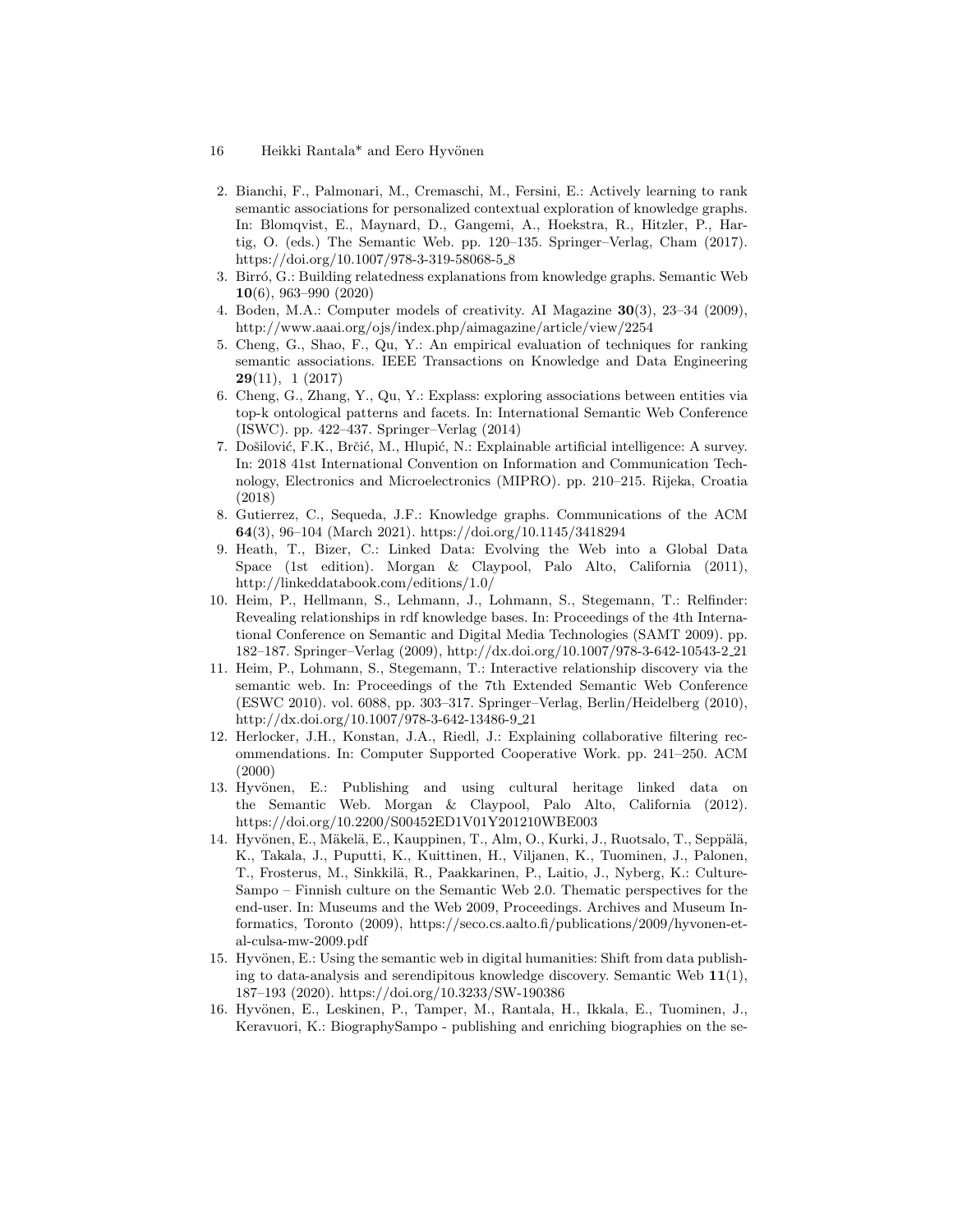mantic web for digital humanities research. In: Proceedings of the 16th Extendwed Semantic Web Conference (ESWC 2019). Springer–Verlag (2019)

- 17. Hyvönen, E., Rantala, H.: Relational search in cultural heritage linked data: A knowledge-based approach. In: Digital Humanities 2019 Conference Papers, Book of Abstracts. University of Utrecht (2019), https://dev.clariah.nl/files/dh2019/boa/0445.html
- 18. Hyvönen, E., Rantala, H.: Knowledge-based relational search in cultural heritage linked data. Digital Scholarship in the Humanities (DSH) 36, 155–164 (2021). https://doi.org/https://doi.org/10.1093/llc/fqab042
- 19. Hyvönen, E., Tuominen, J., Alonen, M., Mäkelä, E.: Linked Data Finland: A 7-star model and platform for publishing and re-using linked datasets. In: The Semantic Web: ESWC 2014 Satellite Events. pp. 226–230. Springer–Verlag (May 2014). https://doi.org/10.1007/978-3-319-11955-7 24
- 20. Khalili, A., van Andel, P., van den Besselaar, P., de Graaf, K.A.: Fostering serendipitous knowledge discovery using an adaptive multigraphbased faceted browser. In: Proceedings of the Knowledge Capture Conference. K-CAP 2017, Association for Computing Machinery, New York, NY, USA (2017). https://doi.org/10.1145/3148011.3148037, https://doi.org/10.1145/3148011.3148037
- 21. Koho, M., Heino, E., Hyvönen, E.: SPARQL Faceter Client-side faceted search based on SPARQL. In: Joint Proceedings of the 4th International Workshop on Linked Media and the 3rd Developers Hackshop. pp. 53–63. CEUR Workshop Proceedings (2016), http://ceur-ws.org/Vol-2187/paper5.pdf
- 22. Lecue, F.: On the role of knowledge graphs in Explainable AI. Semantic Web Interoperability, Usability, Applicability 11(1), 41–51 (2020)
- 23. Lehmann, J., Sch¨uppel, J., Auer, S.: Discovering unknown connections the DBpedia relationship finder. In: Proc. of the 1st Conference on Social Semantic Web (CSSW 2007). LNI, vol. 113, pp. 99–110. GI (2007), http://subs.emis.de/LNI/Proceedings/Proceedings113/gi-proc-113-010.pdf
- 24. Lohmann, S., Heim, P., Stegemann, T., Ziegler, J.: The RelFinder user interface: Interactive exploration of relationships between objects of interest. In: Proceedings of the 14th International Conference on Intelligent User Interfaces (IUI 2010). pp. 421–422. ACM (2010), http://doi.acm.org/10.1145/1719970.1720052
- 25. Maimon, O., Rokach, L. (eds.): The data mining and knowledge discovery handbook. Springer–Verlag (2005)
- 26. Mäkelä, E., Ruotsalo, T., Hyvönen: How to deal with massively heterogeneous cultural heritage data—lessons learned in CultureSampo. Semantic Web – Interoperability, Usability, Applicability 3(1), 85–109 (2012)
- 27. Rietveld, L., Hoekstra, R.: The YASGUI family of SPARQL clients. Semantic Web – Interoperability, Usability, Applicability  $8(3)$ , 373–383 (2017). https://doi.org/10.3233/SW-150197
- 28. Sheth, A., Aleman-Meza, B., Arpinar, I.B., Bertram, C., Warke, Y., Ramakrishnan, C., Halaschek, C., Anyanwu, K., Avant, D., Arpinar, F.S., Kochut, K.: Semantic association identification and knowledge discovery for national security applications. Journal of Database Management on Database Technology  $16(1)$ , 33–53 (2005)
- 29. Silberschatz, A., Tuzhilin, A.: On subjective measures on interestingness in knowledge discovery. In: Proceedings of KDD-1995. pp. 275–281. AAAI Press (1995)
- 30. Tamper, M., Leskinen, P., Hyvönen, E., Valjus, R., Keravuori, K.: Analyzing biography collection historiographically as linked data: Case national biography of finland. Semantic Web – Interoperability, Usability, Applicability (2021), https://seco.cs.aalto.fi/publications/2021/tamper-et-al-bs-2021.pdf, forth-coming